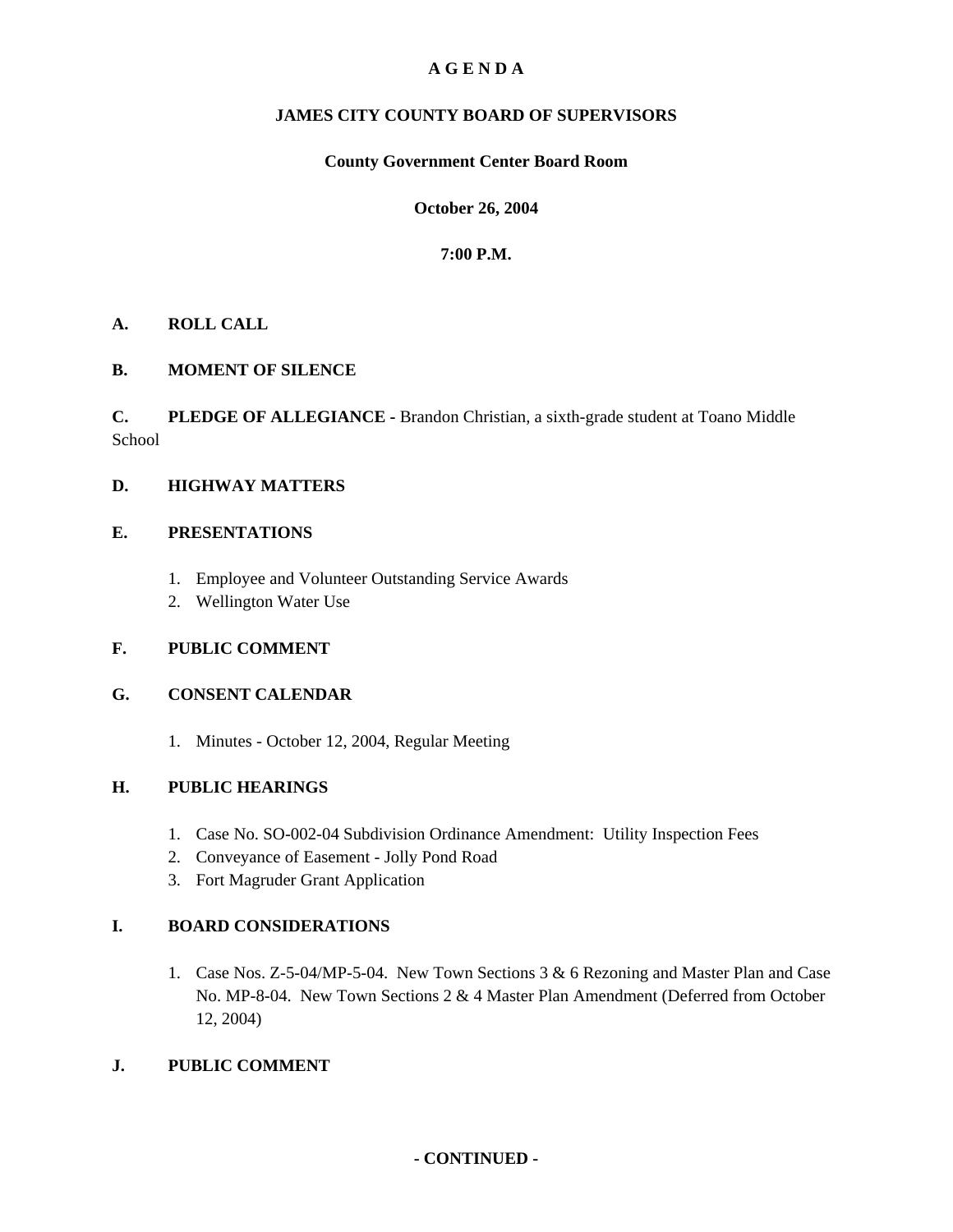# **K. REPORTS OF THE COUNTY ADMINISTRATOR**

# **L. BOARD REQUESTS AND DIRECTIVES**

# **M. CLOSED SESSION**

- 1. Consideration of the Acquisition of Parcels of Property for Public Use, Pursuant to Section 2.2-3711(A)(3) of the Code of Virginia
- 2. Consideration of Personnel Matters Involving the Appointment of an Individual to a County Board and/or Commission
	- a. Historical Commission
	- b. Peninsula Emergency Medical Services Council, Inc.

# **N. ADJOURNMENT**

102604bs.age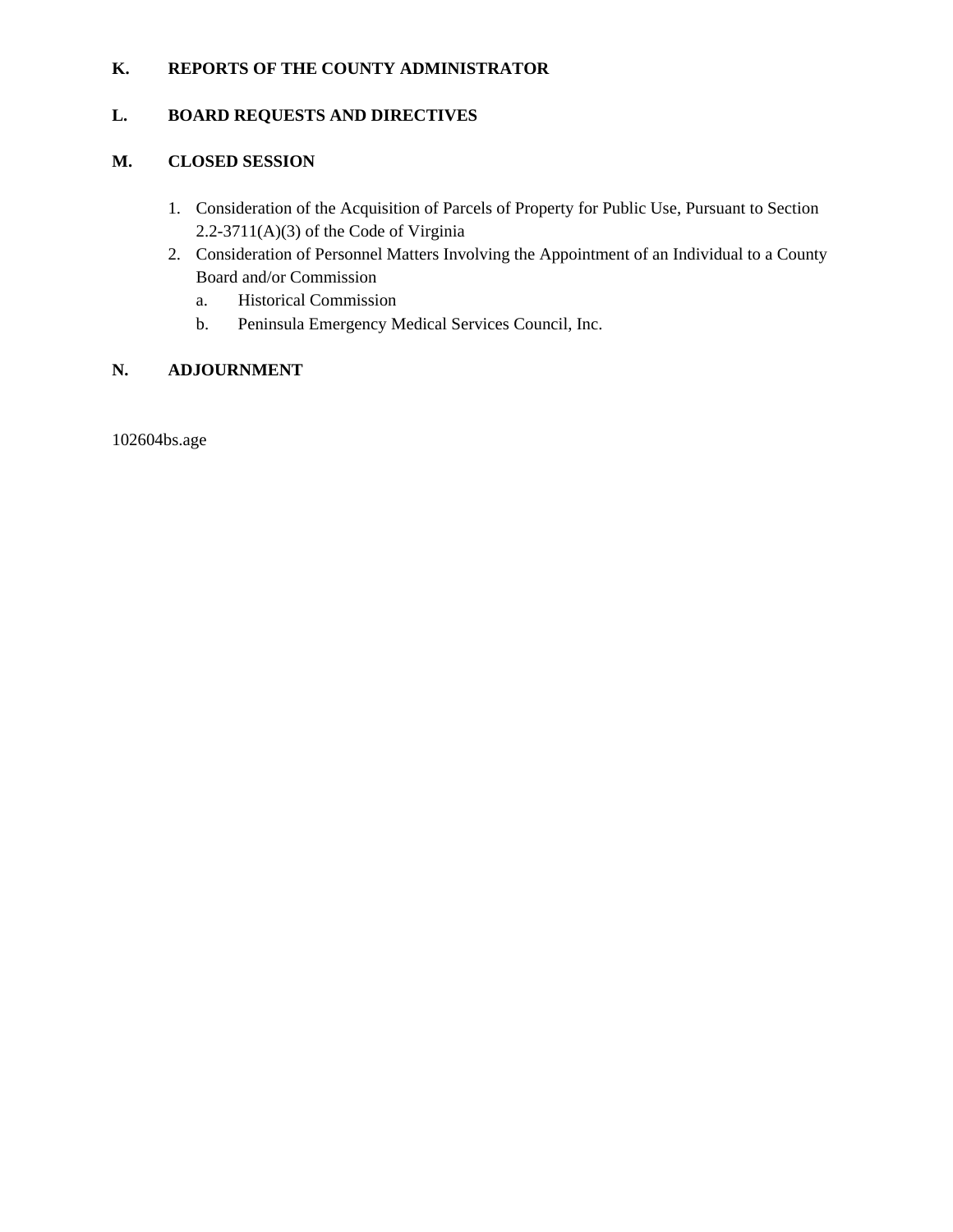# **M E M O R A N D U M**

DATE: October 26, 2004

TO: The Board of Supervisors

FROM: Suzanne R. Mellen, Acting Assistant County Administrator

SUBJECT: Employee and Volunteer Outstanding Service Awards

The Recognition Program is designed to provide meaningful recognition of exceptional achievement, performance, and improvements by employees and volunteers of James City County and James City Service Authority.

The individuals and teams recognized at the October 26, 2004, Board of Supervisors meeting exemplify the County's mission and demonstrate our values:

- 2 individual employees;
- 3 employee teams;
- 1 employee and volunteer team; and
- 5 teams of volunteers.

Suzanne R. Mellen

\_\_\_\_\_\_\_\_\_\_\_\_\_\_\_\_\_\_\_\_\_\_\_\_\_\_\_\_\_\_\_\_

SRM/gs svcawards04.mem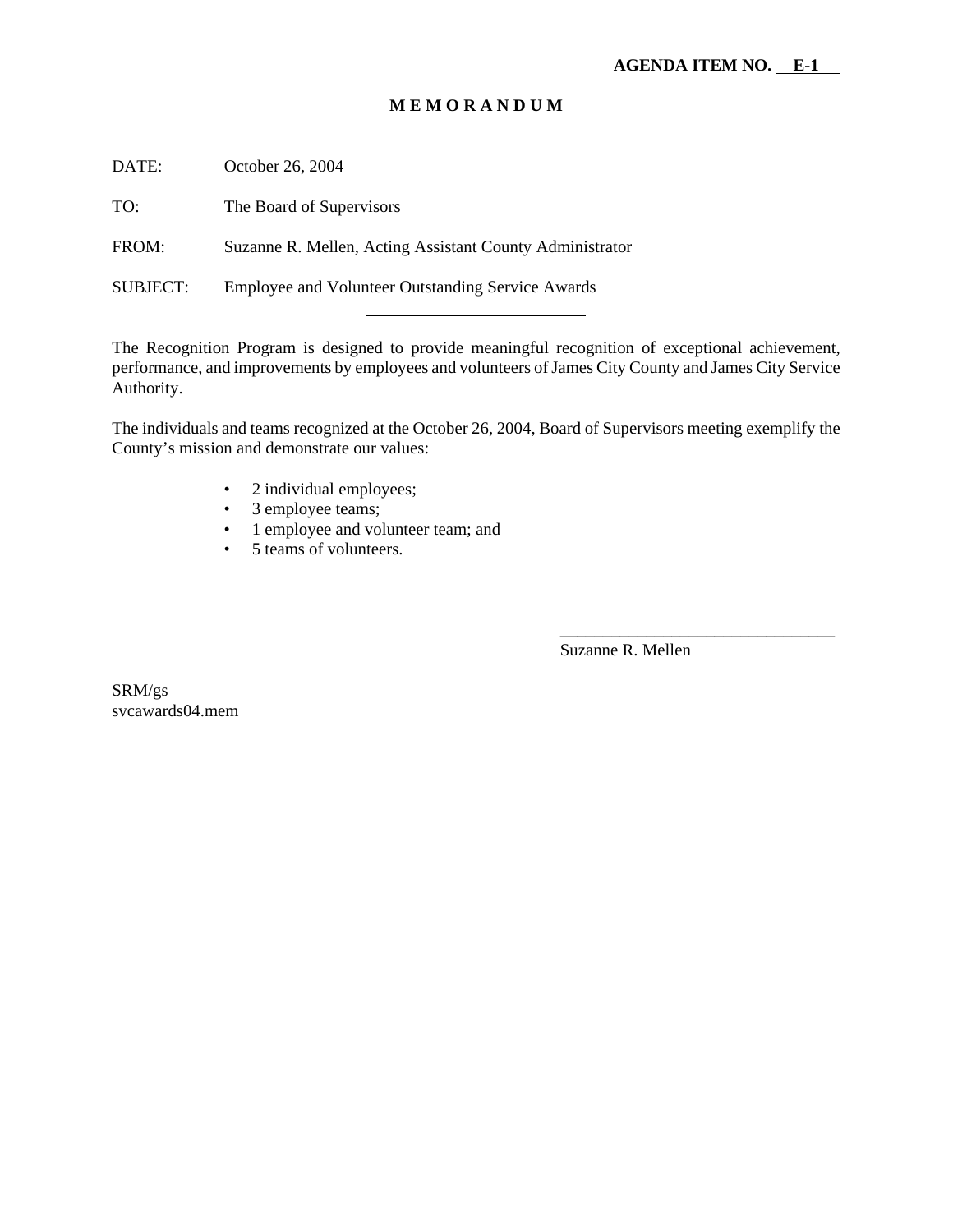**AT A REGULAR MEETING OF THE BOARD OF SUPERVISORS OF THE COUNTY OF JAMES CITY, VIRGINIA, HELD ON THE 12TH DAY OF OCTOBER, 2004, AT 7:00 P.M. IN THE COUNTY GOVERNMENT CENTER BOARD ROOM, 101 MOUNTS BAY ROAD, JAMES CITY COUNTY, VIRGINIA.**

# **A. ROLL CALL**

Bruce C. Goodson, Chairman, Roberts District Michael J. Brown, Vice Chairman, Powhatan District John J. McGlennon, Jamestown District M. Anderson Bradshaw, Stonehouse District Jay T. Harrison, Sr., Berkeley District

Sanford B. Wanner, County Administrator Leo P. Rogers, County Attorney

# **B. MOMENT OF SILENCE**

Mr. Goodson requested the Board and citizens observe a moment of silence.

# **C. PLEDGE OF ALLEGIANCE**

Courtney Carpenter, a second-grade student at Walsingham Academy, led the Board and citizens in the Pledge of Allegiance.

# **D. PUBLIC COMMENT**

1. Mr. Dick Ashe, 632 Hampton Highway, Yorktown, recognized those in attendance from the Wellington subdivision that have concerns regarding their water bills and stated concern that large Wellington lots required by County Code, combined with the sandy soil conditions, erosion problems, and the sod yards, have contributed to the high water bills the residents of the Wellington subdivision received. He commented that the requirement for non-stop watering for 4-5 days followed by keeping the establishing sod moist for a couple of additional weeks has resulted in water bills for some subdivision residents in excess of \$1,000 to \$2,000; stated concern that the third-tier rates contributed to the compounded water bill amounts for homeowners; and requested consideration of fiscal assistance with the water bills.

2. Ms. Tina Haywood, 3936 Penzance Place, stated that the water tier rates were not disclosed to new residents of Wellington; commented that reasonable watering of yard once a week puts residents near the third tier without including the additional household water usage; stated concern that the James City Service Authority (JCSA) does not provide water service to all its customers at the same rate; stated that citizens expect reasonable rates and encouragement of conservation; suggested the use of penalty fines be utilized to penalize those who violate the watering ordinance instead of the three-tier rate structure; and inquired if those in York County and the City of Williamsburg served by the JCSA are charged at a three-tier rate.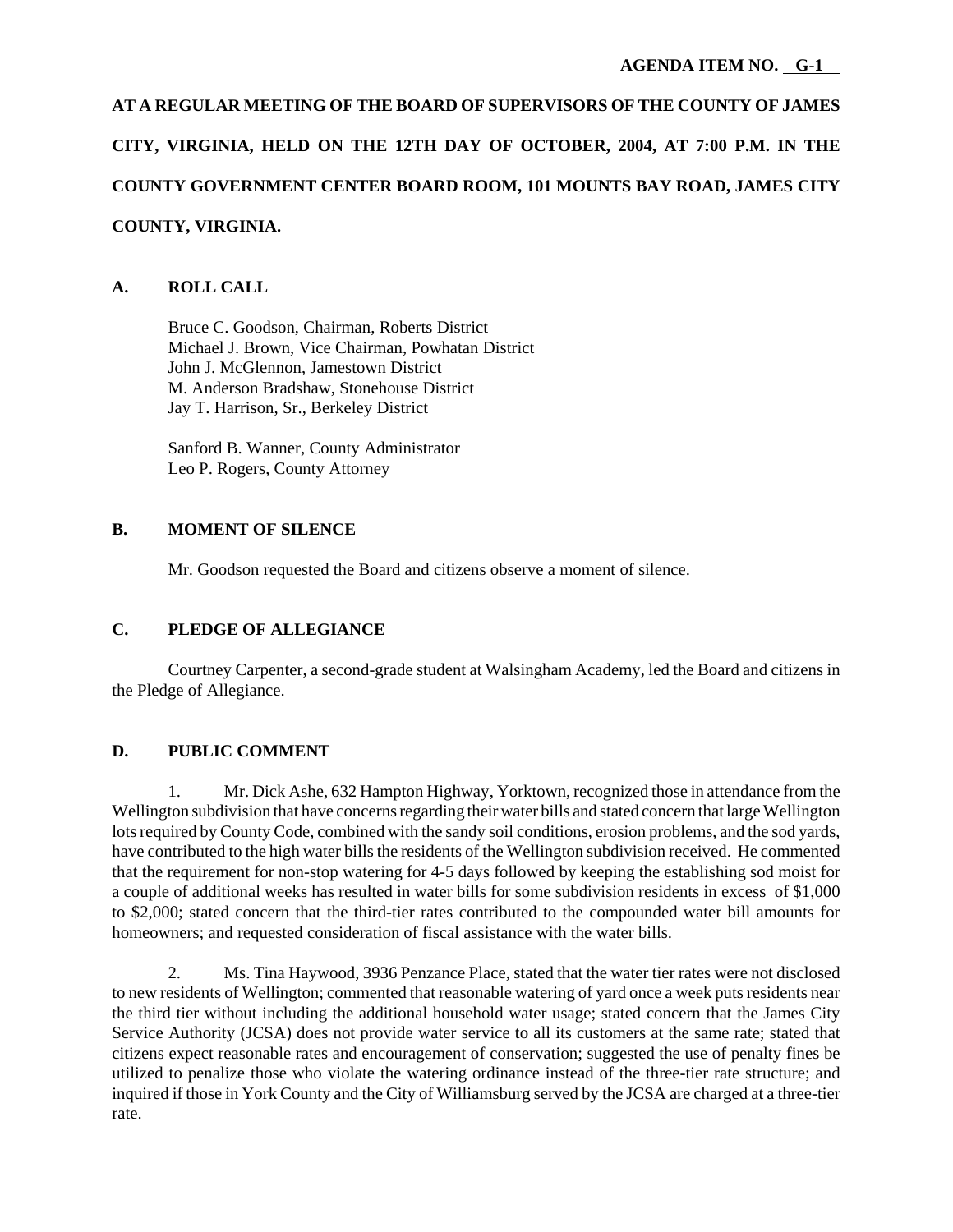3. Ms. Eileen Brown, 8400 Down Patrick Way, stated concern about the lack of notification and education to JCSA customers about water rates, water restrictions, and ability to apply for a 60-day permit to waive such restrictions during the establishment of a lawn; stated concern that water rates were adjusted effective July 1, 2004, for residential customers but not commercial customers and the adjusted rates were not adequately publicized to residents and new homeowners after May 2004; suggested that notification of rates, restrictions, and waivers, as well as water conservation educational materials, be provided to new residents in a welcome package; and stated that customers are entitled to notice, fair, and equitable service from the JCSA.

4. Ms. Pam Dooley, 3941 Penzance Place, stated that she has sodded her lawn and is expecting another delivery of sod which needs to be watered 45 minutes per day for five days, which is a large usage of water to establish a lawn; however, the establishment of a lawn is not an unusual activity of a new dwelling and wants to be treated fairly; stated that she usually grows a garden, but due to the water rates, it will be too costly to afford; stated that plants and greenspace are environmentally friendly; stated concern that not all JCSA customers are billed at the same water rates; and inquired how the current water rates were established and why a 30,000-gallon level is the starting point of the third tier.

5. Ms. Christine Anderson, 3960 Guildford Lane, stated that if the JCSA is charging Wellington subdivision customers approximately three times the standard water rate of other subdivision customers in the County, then the homes in Wellington will not sell.

6. Ms. Darlene Russell, 3956 Guildford Lane, stated that her 38-day water bill for a household of three, sod lawn, and submeter was over \$200 despite conservative water usage and rainfall during that period; stated concern that a one-time per week watering over the quarter will result in a third-tier billing and then factor in household usage results in a large water bill; and requested consideration to raise the third- tier threshold and help with existing bills.

7. Mr. Howard Smith, Sr., 101 Dogwood Drive, commented that he spoke before the Board last month with questions regarding the paving job of Treasure Island Road; commented that he spoke with his District representative regarding the hazardous condition of the road and the safety of school children on school buses on the road; and concerning the issues raised by the citizens at the meeting, requested the Board provide liberty and justice for all.

8. Mr. David Smith, 103 Burgundy Road, Director of Marketing and Sales for Oleta Coach Lines, stated that Oleta Coach Lines (Oleta) took its concerns to the Congressional level and spoke with members of Congress regarding the services the Williamsburg Area Transport (WAT) is providing outside its scope of responsibility; commented that a letter stating Oleta's ready, willingness, and ability to provide coach service in the County was provided to the Williamsburg Area Transport Administrator and Assistant Community Services Manager and it was ignored and WAT still continues to provide coach service to the private sector; stated that Oleta does not wish to go back to the Congressional level regarding the WAT violations caught on camera; inquired why tax money and buses are being used for charter services such as wedding taxi services; stated that Oleta wants to partner with the County for special events or other coach service needs; and inquired if the mistreatment of African-Americans is resurfacing in the County.

9. Mr. M. O. Smith, 617 Treasure Island Road, stated that he came before the Board when the Comprehensive Plan started in 1973 and recapped the comments he made at that time; commented on the growth of the County resulting in fewer farms in the County; and stated the local government is taking the land from the community.

10. Mr. Ed Oyer, 139 Indian Circle, commented that Route 60 East was a parking lot again; stated that more warehouse space at Wal-Mart results in more traffic congestion on Route 60 East; recommended the County loan money to Newport News so it can build its half of the Route 60 East relocation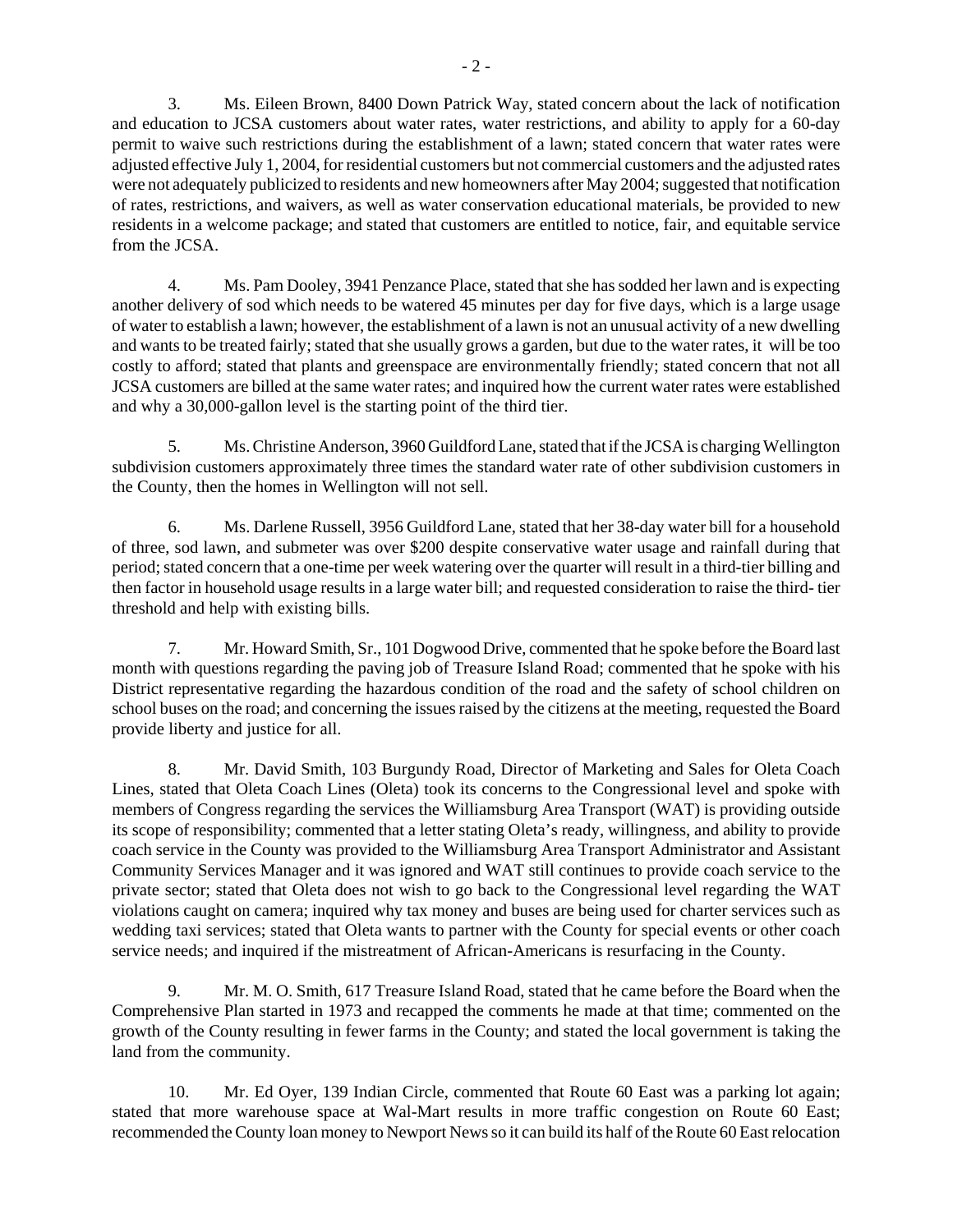bridge; requested the County fix Route 60 East; and commented that it is nice to travel outside the State where one is taxed only once for room and meals.

11. Mr. Bill Rowe, 8415 Attleborough Way, commented that his yard cost \$8,000 to sod and had a silt fence with the sod to minimize erosion; requested the Board provide fiscal relief to those individuals who have a 60-day waiver permit to install a new yard; and commented that he is not interested in losing approximately \$12,000 of an investment in his yard because he cannot afford to continue watering it at the current James City Service Authority (JCSA) water rates.

12. Ms. Denise Aldred, 3956 Penzance Place, inquired if subdivision residents can have wells; stated that Virginia taxes, electric utilities, water utilities, and meal costs are too high; and stated concern that she may lose her \$4,000 investment in sodding her yard because she cannot afford to water at the current JCSA water rates.

13. Mr. Ty Elliott, 8401 Tynemouth Way, stated that the issues raised about the JCSA water rates are very important issues and are concerns of the community; requested staff look at the provisioning of putting in sod or establishing lawns in water rates; requested staff look at addressing water utility rates that will be equitable across the community; and stated that all JCSA customers should be assessed water rates at the same levels.

Mr. Goodson invited Mr. Larry Foster, General Manager of the James City Service Authority, to give a brief presentation on water rate concerns raised by the citizens.

Mr. Foster stated that the same three-tier water rates are applied to all residential JCSA customers; stated that the Board of Directors of the JCSA set the blocks and tier rates for water after going through proper notification to residents of Public Hearings regarding the changes to utility rates and Public Hearings on the budget process; commented on the typical level of water flow consumption for an average household; stated that some County residents are served by the Newport News Waterworks which is a separate water utility; and stated that the County's groundwater withdrawal permit has a condition requiring a water conservation program by the JCSA.

Mr. Brown requested Mr. Foster clarify to citizens where the source of water for Newport News Waterworks, serving those in the Roberts District, comes from and where the source of water for the JCSA customers, located within the Primary Service Area, comes from.

Mr. Foster stated that the Newport News Waterworks pulls its water from reservoirs to meet its customers needs and the JCSA pulls its water from a groundwater system; and stated that in 2002 the extreme water usage demands by JCSA customers put a strain on the system resulting in the outdoor water ordinance and three-tier water rate structure.

Mr. Foster stated that the outdoor water use restrictions are a good conservation method, which is implemented annually and part of the condition for the groundwater withdrawal permit process.

Mr. Goodson inquired about citizens putting in private wells.

Mr. Foster stated that the JCSA cannot stop individuals from putting in a well for irrigation purposes.

Mr. Brown inquired if Wellington subdivision residents can put in shallow wells.

Mr. Foster stated that it is a requirement for residents within the Primary Service Area to hook up to JCSA utility service for in-house water use; however, resident may install wells for irrigation.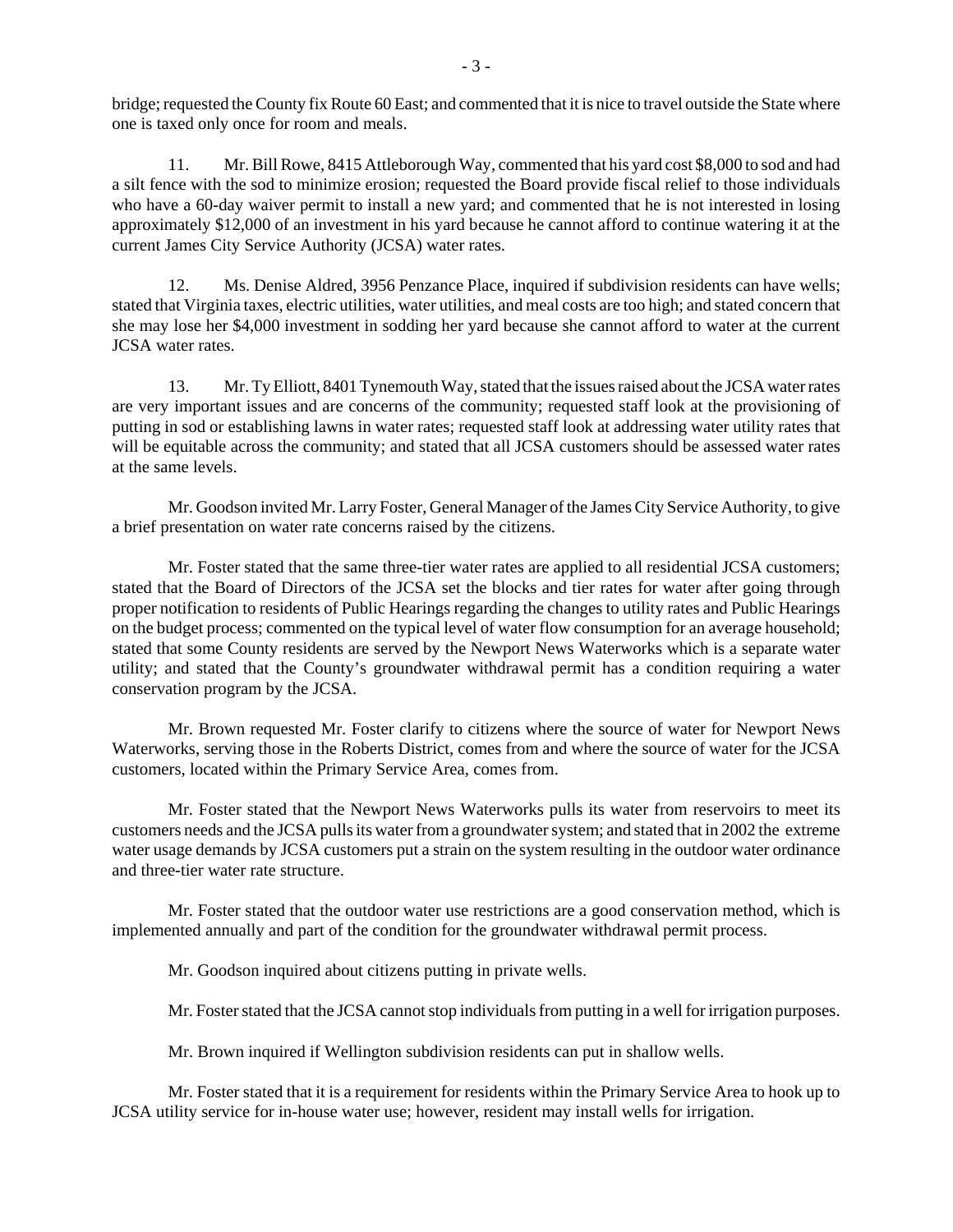Mr. Brown requested Mr. Foster address the concerns stated regarding the perception of different water rates being assessed by the JCSA for Stonehouse area customers compared to JCSA customers elsewhere in the County.

Mr. Foster stated that there is only one three-tier rate for residential customers applied and that billings are based upon water consumption and the tier rates.

Mr. Goodson stated that the JCSA Board of Directors usually discusses rates during its budget process and requested Mr. Foster provide citizens with the time frame and process the Board goes through in deciding the rates.

Mr. Foster stated that staff will come before the Board sometime in January with projections of the expenditure demands and revenue for the upcoming fiscal year, and will ask for authorization to advertise a Public Hearing on the proposed utility rates. The Board will then hold Public Hearings as part of its budget process and will have discussions during its Work Sessions on the rate structure. Once the Board establishes a rate based upon staff and citizen input, the public is then notified of the new rates to be effective July 1.

Mr. Foster stated that this year after the rates were established, notification was provided to the citizens that the rates had been adjusted and would be effective July 1.

Mr. Brown inquired if any taxes from James City County residents or from other sources used by the JCSA water/sewer utility in its operating budget.

Mr. Foster stated that revenues come from the fee charged to its customers and from connection fees, and stated that the JCSA is not profit motivated.

Mr. McGlennon stated that the amount of water usage by Wellington subdivision residents is unusually high and stated that he would like more information gathered about the consumption levels.

Mr. McGlennon stated that JCSA customers should understand that there are not different rates charged in the County for residential units; commented that lawns that size in other subdivisions do not have same consumption and billings; stated that sodding establishment may contribute to the consumption levels; however, those levels are not expected in the future if given prudent watering.

Mr. McGlennon reiterated that he would like staff to gather more information about the issues raised by Wellington residents; stated that the Board did address larger household sizes by raising the third-tier level to 30,000 gallons although that level may need to be adjusted again; and commented that it is not the intent of the Board to encourage private wells; and recommended these concerns be referred to the Water Conservation Committee for recommendations.

Mr. Bradshaw inquired if citizens sink wells for irrigation and would much of that water come from the same source as the JCSA water.

Mr. Foster stated that yes, it would; however, there are some shallow aquifers in the County that citizens might be able to tap into or go deeper into an aquifer that JCSA has not used extensively.

Mr. Bradshaw commented that although notification efforts were adequate to existing residents, JCSA staff should investigate methods to adequately notify new residents of its regulations and rates.

Mr. Foster stated that staff has begun to identify opportunities.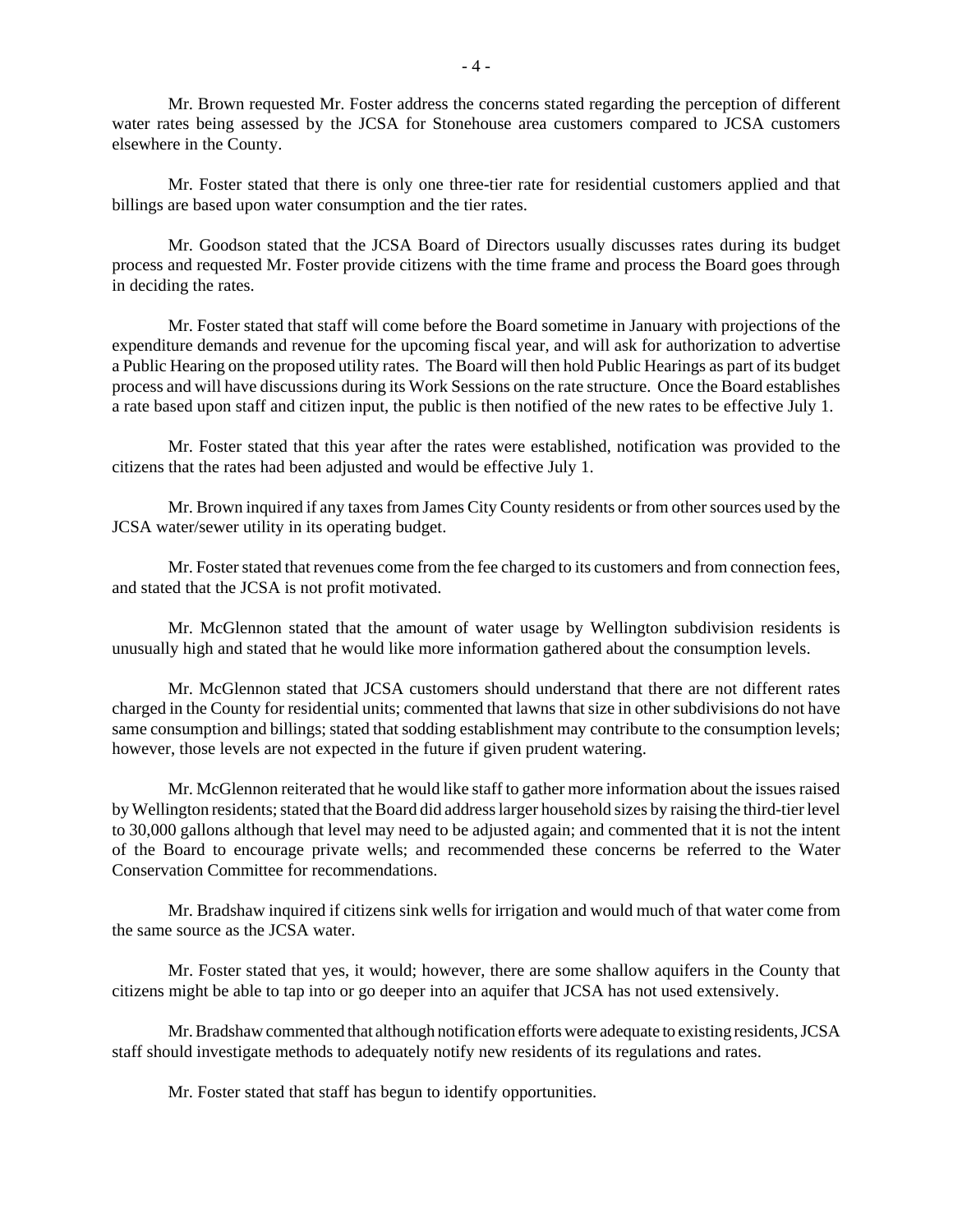Mr. Harrison requested staff review the waiver permit process period for those establishing new lawns that may need additional time in the establishment of the lawn.

Mr. Bradshaw requested staff look at any legal constraints that may exist with offering a waiver to the third tier for the establishment of new lawns for new construction, so the Board knows if it is an option.

Mr. Goodson and Mr. Foster invited citizens to provide additional information regarding their bills to the members of the Board and staff for review prior to the next meeting of the JCSA Board of Directors on October 26.

Mr. Goodson requested Mr. Foster report to the Board on any citizen input and anything that may be discovered before October 26.

Mr. McGlennon requested the Water Conservation Committee be given an opportunity to weigh in on the issue and appropriate plants in the area; commented that establishing a lawn over the entire yard may have contributed to the erosion problem in the neighborhood; and suggested that perhaps if some of the original vegetation had been left undisturbed, there would have been less erosion.

# **E. CONSENT CALENDAR**

Mr. Goodson inquired if a Board member wished to pull an item from the Consent Calendar.

Mr. McGlennon made a motion to adopt the items on the Consent Calendar.

On a roll call vote, the vote was: AYE: Bradshaw, Harrison, Brown, McGlennon, Goodson (5). NAY:

(0).

## 1. Minutes

- a. September 14, 2004, Regular Meeting
- b. September 28, 2004, Work Session
- c. September 28, 2004, Regular Meeting
- 2. Erosion and Sediment Control Ordinance Violation Civil Charge Donald W. Hicks

#### **R E S O L U T I O N**

#### EROSION AND SEDIMENT CONTROL ORDINANCE VIOLATION -

#### CIVIL CHARGE - DONALD W. HICKS

- WHEREAS, on May 20, 2004, Donald W. Hicks of Lanexa, Va., violated the County's Erosion and Sediment Control Ordinance by disturbing land without a permit at 9483 Richmond Road, designated as Parcel No. (01-38) on James City County Real Estate Tax Map No. (2-4) (the "Property"); and
- WHEREAS, Mr. Hicks has abated the violation at the Property; and
- WHEREAS, Mr. Hicks has agreed to pay \$300 to the County as a civil charge under the County's Erosion and Sediment Control Ordinance; and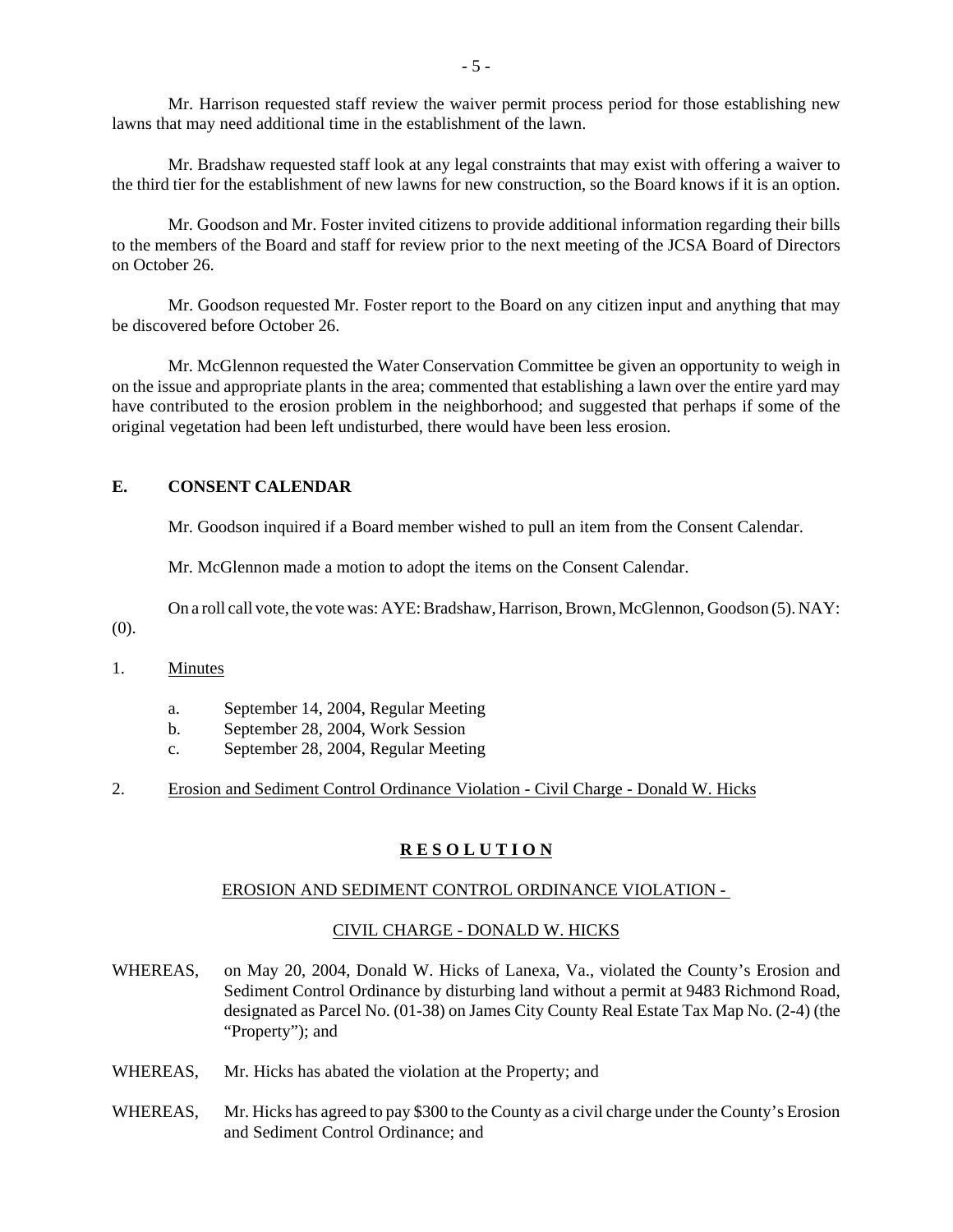- WHEREAS, the James City County Board of Supervisors is willing to accept the civil charge in full settlement of the Erosion and Sediment Control Ordinance violation, in accordance with Section 8-7(f) of the Code of the County of James City.
- NOW, THEREFORE, BE IT RESOLVED that the Board of Supervisors of James City County, Virginia, hereby authorizes and directs the County Administrator to accept the \$300 civil charge from Donald W. Hicks of Lanexa, Va., as full settlement of the Erosion and Sediment Control Ordinance violation at the Property.
- 3. Transportation Improvement District Properties

# **R E S O L U T I O N**

## TRANSPORTATION IMPROVEMENT DISTRICT PROPERTIES

- WHEREAS, the Board of Supervisors of James City County has funds available in the Transportation Improvement District (TID) account and has been asked to provide an amount not to exceed \$9,000 to contract for cleanup of downed trees and other debris on property owned by the TID.
- NOW, THEREFORE, BE IT RESOLVED that the Board of Supervisors of James City County, Virginia, appropriates \$9,000 from the TID account for the purposes of cleaning up downed trees and other debris from TID-owned property and authorizes the expenditures of up to \$9,000 for that purpose.
- 4. Transfer of Funds Sheriff's Office

# **R E S O L U T I O N**

# TRANSFER OF FUNDS - SHERIFF'S OFFICE

- WHEREAS, the State Compensation Board has approved the purchase of LiveScan equipment for fingerprinting at the Williamsburg-James City County Sheriff's Office.
- NOW, THEREFORE, BE IT RESOLVED that the Board of Supervisors of James City County, Virginia, hereby authorizes the following transfer of funds in the General Fund:

From:

| <b>Operating Contingency</b> | \$14,800 |
|------------------------------|----------|
|------------------------------|----------|

To:

| Sheriff's Office - Capital Outlay | \$14,800 |
|-----------------------------------|----------|
|                                   |          |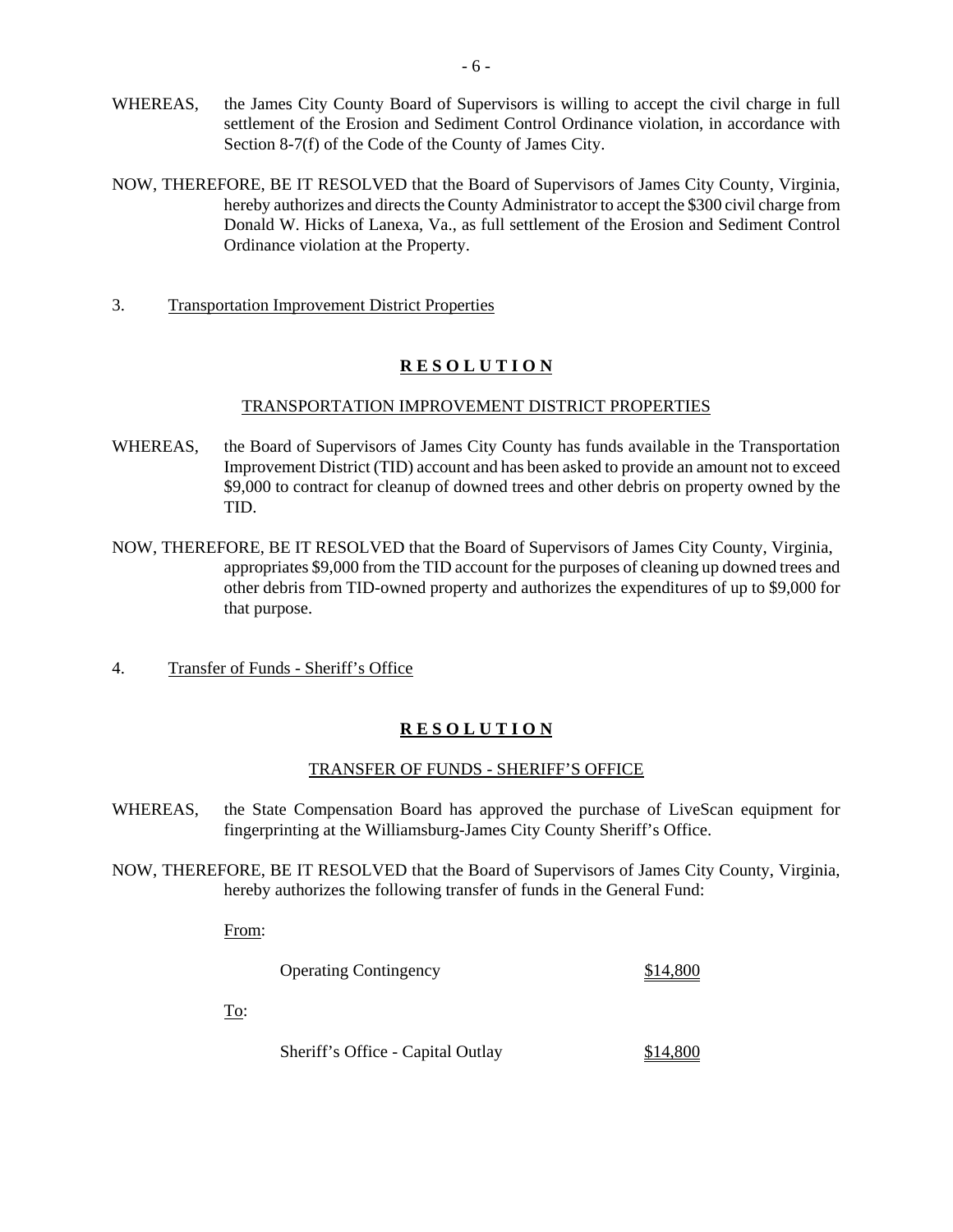#### 5. Colonial Community Criminal Justice Board, Funding of Public Safety Services and Programs

## **R E S O L U T I O N**

#### COLONIAL COMMUNITY CRIMINAL JUSTICE BOARD,

#### FUNDING OF PUBLIC SAFETY SERVICES AND PROGRAMS

- WHEREAS, funding for public safety services and programs on the local government level has historically been a partnership between local governments and the Commonwealth of Virginia; and
- WHEREAS, the level of program funding received from the Commonwealth for public safety services and programs on the local level has been significantly reduced over the past several fiscal years, particularly funds in support of court constitutional offices and regional jails; and
- WHEREAS, local governments, in order to avoid placing public safety in jeopardy, have been forced to allocate local revenues to offset the reductions in revenues historically received from the Commonwealth.
- NOW, THEREFORE, BE IT RESOLVED that the Board of Supervisors of James City County, Virginia, does hereby petition the Commonwealth of Virginia to restore the revenue cutbacks made during the past several years and return to the historical partnership between the Commonwealth and its local governments for the funding of public safety services and programs.
- 6. Underground Utilities Agreement New Town

# **R E S O L U T I O N**

#### UNDERGROUND UTILITIES AGREEMENT - NEW TOWN

- WHEREAS, the New Town Design Guidelines dated September 3, 1997, provide for the burying of utilities in New Town; and
- WHEREAS, with the improvements to the intersection of Ironbound Road and Monticello Avenue and the expansion of Ironbound Road to four lanes, the existing overhead utilities will need to be relocated; and
- WHEREAS, in the event the County decides to place the utilities underground, then the County will participate in the funding of relocating the utilities underground along the Ironbound Road right-of-way adjacent to Section 2 of New Town, and New Town Associates, L.L.C. will pay the additional costs of relocating the utilities underground along the Ironbound Road right-of-way adjacent to Section 3 of New Town; and
- WHEREAS, the County is willing to coordinate the relocating of the utilities underground along both Section 2 and 3 of New Town and New Town Associates, L.L.C., is willing to reimburse the County for the actual costs of relocating the utilities adjacent to Section 3 of New Town.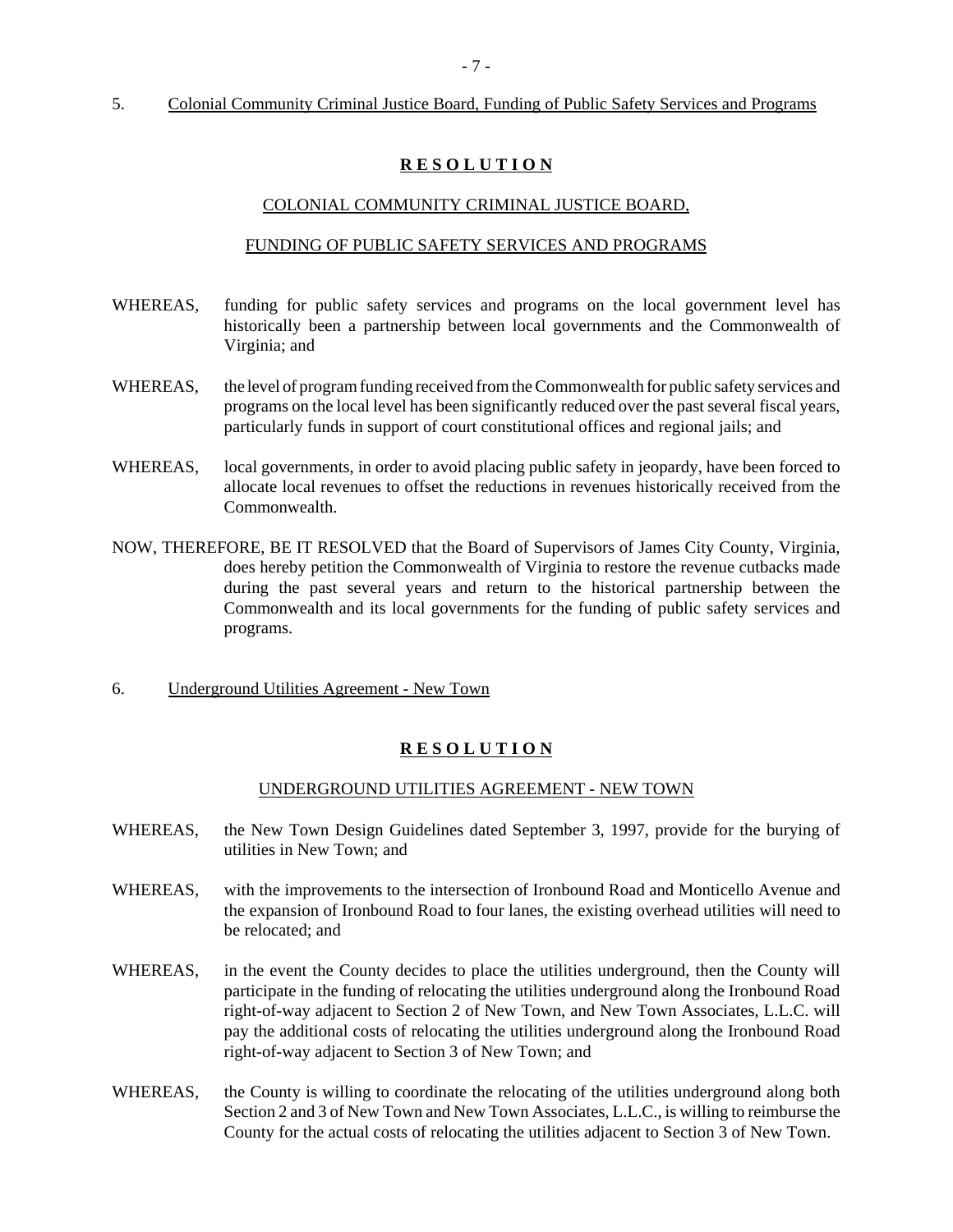NOW, THEREFORE, BE IT RESOLVED by the Board of Supervisors of James City County, Virginia, that the County Administrator is hereby authorized and directed to execute the Underground Utilities Agreement with New Town Associates, L.L.C., which allocates the responsibility for relocating utilities underground along Ironbound Road adjacent to New Town Sections 2 and 3.

# **F. PUBLIC HEARINGS**

# 1. Case Nos. Z-2-04/Z-9-04. Oaktree Office Park/Airtight Self-Storage Expansion & Proffer Amendment

Mr. Christopher Johnson, Senior Planner, stated that Jeanette Brady applied to rezone approximately 1.4 acres from R-8, Rural Residential, to B-1, General Business, with proffers, and to rezone approximately 5.7 acres from B-1, General Business, with proffers, to B-1, General Business, with amended and restated proffers, to develop approximately 6,400 square feet of office space and approximately 60,000 square feet of warehouse mini-storage, adjacent to the existing Oaktree development, at 3292 and 3356 Oaktree Ironbound Road, and further identified as Parcel Nos. (1-24) and (1-26) on James City County Real Estate Tax Map No. (47-1).

Mr. Johnson stated that the applicant has supplied a revised, notarized, proffer condition to the Oaktree Office Park and Airtight Self-Storage Proffers dated September 28, 2004. The revised condition, No. 10, now includes language referring to the recently adopted Primary Principles for Five Forks Area of James City County.

Staff found the proposed expansion consistent with surrounding zoning and development and consistent with the Comprehensive Plan. Staff also found the proposed expansion consistent with the adopted Primary Principles for Five Forks.

At its meeting on September 12, 2004, the Planning Commission recommended approval of the rezoning applications by a vote of 7 to 0.

Staff recommended approval of the proposed rezonings and acceptance of the voluntary proffers for the expansion and amended and restated proffers for the existing Oaktree development.

Mr. Goodson opened the Public Hearing.

1. Ms. Jeanette Brady, Applicant, was available to answer any questions from the Board.

2. Mr. Wayne Brady, Co-Applicant, stated that the office park and storage provides a needed service to the community.

As no one else wished to speak to this matter, Mr. Goodson closed the Public Hearing.

Mr. Harrison made a motion to adopt the resolution.

Mr. McGlennon inquired if there was any provision with the site expansion for stormwater management and how the runoff will be dealt with.

Mr. Johnson stated that in addition to the existing retention basin on the site, an additional basin will be placed in the southeast portion of the site.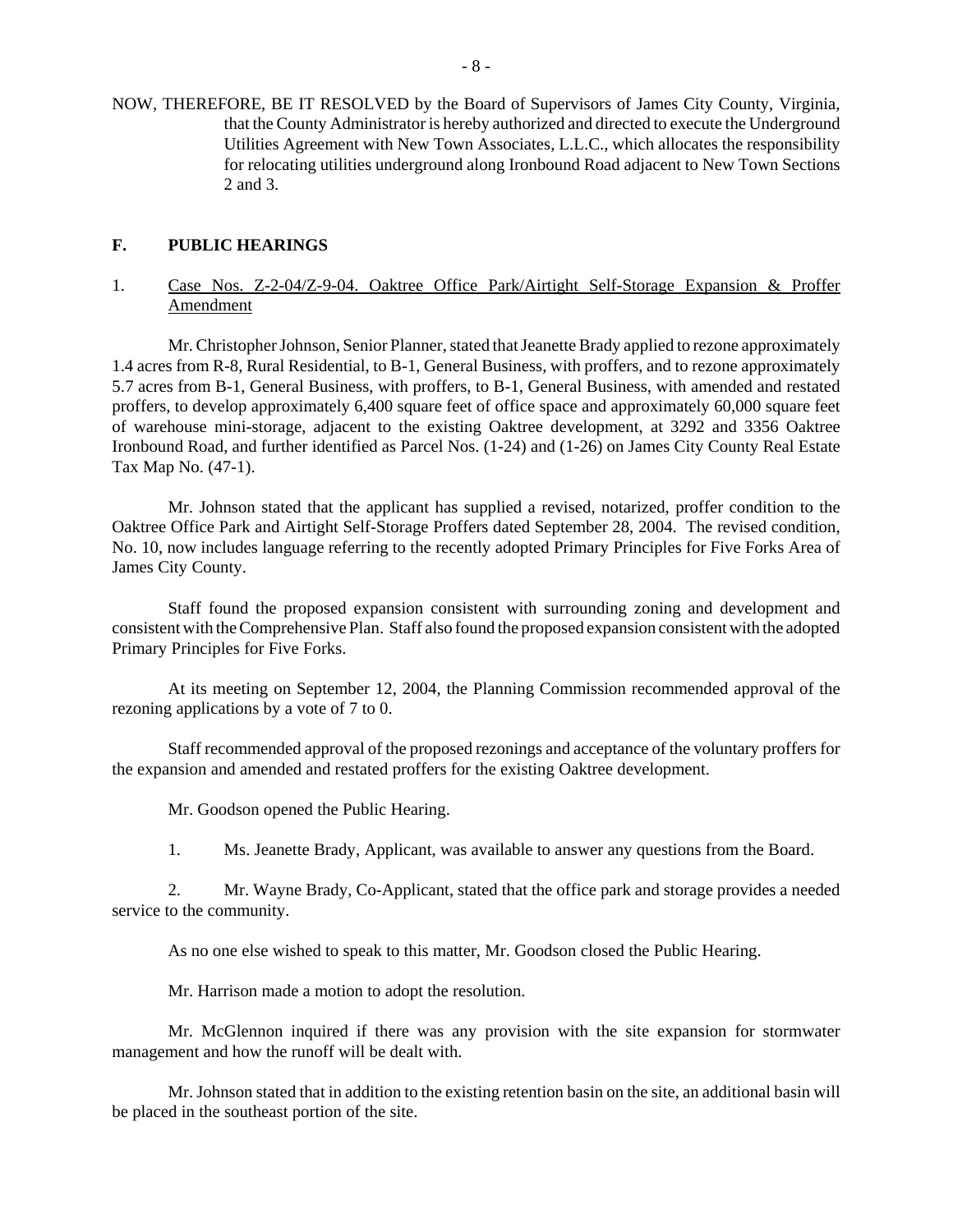The Board and staff briefly discussed the runoff path and basin locations.

Mr. Harrison commended the applicant in the efforts put forth to involve and get feedback from the community regarding the proposal.

On a roll call vote, the vote was: AYE: Bradshaw, Harrison, Brown, McGlennon, Goodson (5). NAY: (0).

#### **R E S O L U T I O N**

#### CASE NOS. Z-2-04 & Z-9-04. OAKTREE OFFICE PARK AND AIRTIGHT SELF STORAGE

#### EXPANSION AND PROFFER AMENDMENT

- WHEREAS, in accordance with § 15.2-2204 of the Code of Virginia, and Section 24-15 of the James City County Zoning Ordinance, a Public Hearing was advertised, adjoining property owners were notified, and a hearing was scheduled on Zoning Case Nos. Z-2-04 and Z-9-04 for rezoning ±1.4 acres from R-8, Rural Residential, to B-1, General Business, with Proffers; and rezoning ±5.7 acres from B-1, General Business, with Proffers to B-1, General Business, with Amended and Restated Proffers; and
- WHEREAS, the properties are located at 3292 and 3356 Ironbound Road and further identified as Parcel Nos. (1-24) and (1-26) on James City County Real Estate Tax Map No. (47-1).
- NOW, THEREFORE, BE IT RESOLVED that the Board of Supervisors of James City County, Virginia, does hereby approve Case Nos. Z-2-04 and Z-9-04 and accept the voluntary proffers and amended and restated proffers.

## 2. Case Nos. Z-5-04/MP-5-04. New Town Sections 3 and 6 Rezoning and Master Plan and MP-8-04. New Town Sections 2 and 4 Master Plan Amendment

Ms. Karen Drake, Senior Planner, stated that Greg Davis and Tim Trant of Kaufman & Canoles applied on behalf of New Town Associates LLC, to rezone 69.2 acres in Sections 3 & 6 from R-8, Rural Residential with proffers, and MU, Mixed Use with proffers, to MU, Mixed Use with proffers, to construct a maximum of 470 dwelling units with an overall density cap of 4.5 dwelling units per acre and construct a maximum of 220,000 non-residential square feet at a location adjacent to Ironbound Road and located west of the intersection of Ironbound Road and Monticello Avenue and further identified as Parcel Nos. (1-50), (1-57), (24-6), and (24-1A) on James City County Real Estate Tax Map No. (38-4). Also, the New Town Sections 2 and 4 Master Plan will be amended by transferring 150 dwelling units and 70,000 nonresidential square feet to Sections 3 and 6.

Staff found the proposal for New Town Sections 3 and 6 generally consistent with the adopted 1997 New Town Master Plan and Design Guidelines. There is no proposed change to the overall New Town permitted residential units and nonresidential square footage.

Staff found the proposed development to be compatible with surrounding zoning and development and consistent with the 2003 Comprehensive Pan recommendations; and the proposed proffers will sufficiently mitigate anticipated impacts.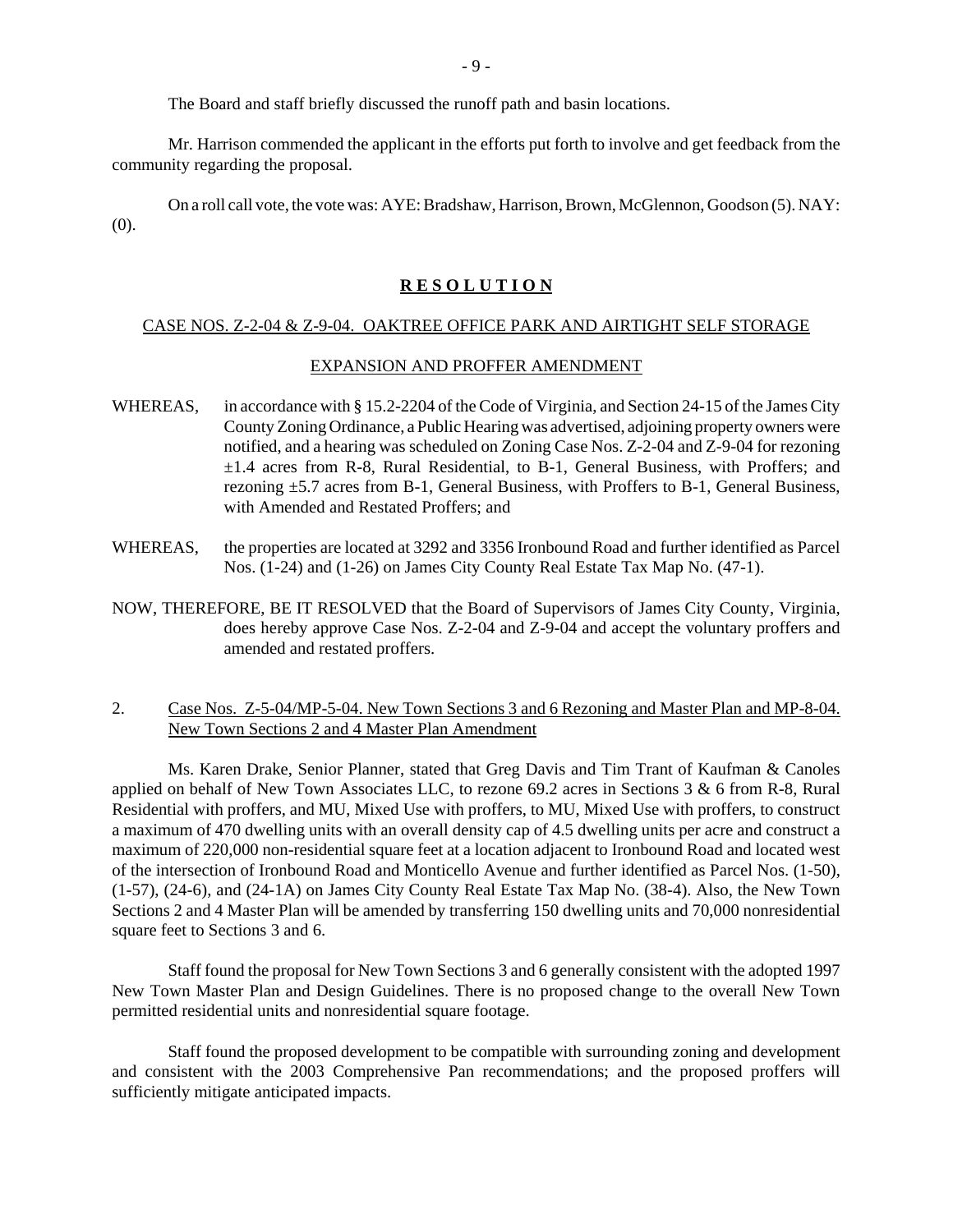At its meeting on September 13, 2004, the Planning Commission voted 5 to 2 to recommend approval of the applications.

Staff recommended approval of the applications with voluntary proffers.

The Board and staff discussed the method used to determine the cash contribution of \$45,725 towards the acquisition of school sites and/or school construction in connection with the development of residential units in Sections 3 and 6 of New Town, the increase in typical cost of purchasing a site and increased inflation, difficulty of finding a suitable site within New Town for a school as construction continues, lack of interest by School administrative staff to identify a school site in New Town, and monitoring of overall dwelling units approved for the New Town development.

Mr. Goodson opened the Public Hearing.

1. Mr. Greg Davis of Kaufman & Canoles, Applicant, introduced other members in the audience who are representing the applicant and are available to answer questions from the Board; provided an overview of the proposal and anticipated uses of the sections such as open space and housing; provided an overview of the voluntary proffers; and requested approval of the application.

Mr. Brown inquired if provisions are included in the development addressing vehicles parked in the streets.

Mr. Davis stated that townhouses and single-family dwelling units will have attached or included garages; street parking will be expected with residential units above businesses and retail, although they can utilize the parking lots; and that street parking concerns will be given due consideration.

Mr. Brown stated concern that affordable housing is not adequately addressed in the proposal in regard to owner-occupied dwellings and subsequent resale of the dwelling units.

Mr. Davis stated that it is the intent of the client that there are affordable dwelling units in the proposal and entry-level homes to be purchased by those seeking affordable housing; however, resale at fixed prices is not addressed in the proffers as the client wants the owners to have the opportunity to participate in building equity and not interfere with basic property rights.

Mr. Brown inquired if a curb cut is planned to access Ironbound Road from Section 3.

Mr. Davis stated that the Master Plan does identify an opportunity to access Ironbound Road.

Mr. Brown requested the applicant and client consider the traffic impacts on Ironbound Road and the potential exasperation of the traffic situation should further detailed plans develop a curb cut for Section 3 onto Ironbound Road.

Mr. McGlennon requested assurance from the applicant that while changes are being made to the New Town plans, that segregation of housing and retail is not going to occur.

Mr. Davis stated that the essence of the New Town Zoning Master Plan has flexibility and some areas will be designated for housing or retail; however, mixed use zoning sites in New Town afford the opportunity for housing and retail to be located together and provided a few examples of development where residential will be located in the same structure as businesses and retail.

Mr. Goodson inquired if the applicant figured in the net gain revenue to the County included the cost of debt service required for new school construction in the County.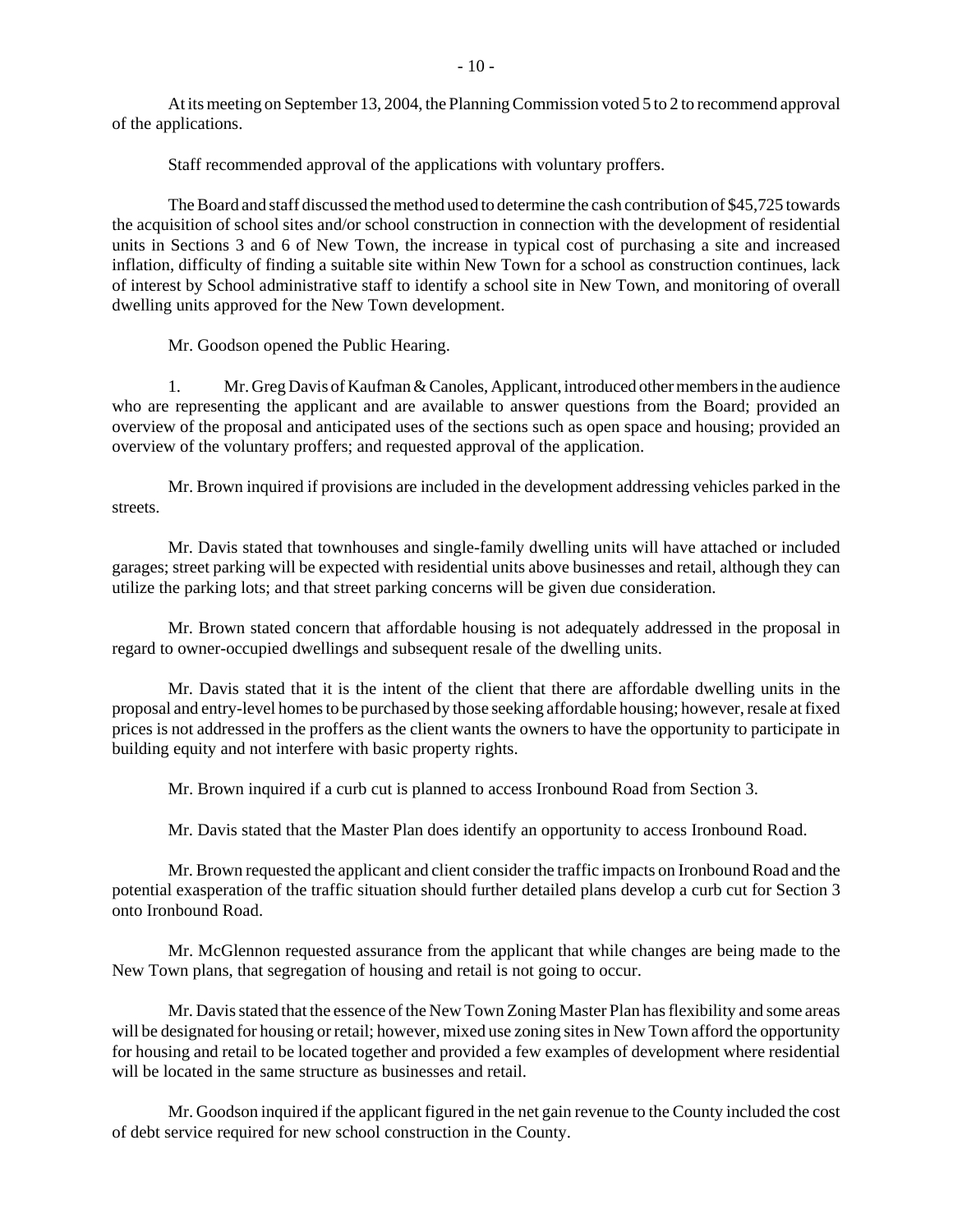Mr. Donald J. Messmer, President and Cofounder of Wessex Group, Ltd., stated that an allocation was included in the funding for debt service associated with a school facility.

Mr. Goodson inquired about the development of apartments and what type of apartment construction is being considered.

Mr. Davis stated that it is still in the early stage of development and it is too early to identify pricing and floor plans.

2. Mr. Sasha Digges, 3612 Ironbound Road, stated that the New Town developers and any developer in the County should be considering 20 percent of their dwellings for affordable housing so workers of the County can afford to live in the County, and stated that this proposal lacks vision for the future, the children, and lower-income residents of the community.

As no one else wished to speak to this matter, Mr. Goodson closed the Public Hearing.

Mr. Harrison stated concern that schools are overcrowded and by approving this application it will result in faster development of residential development which impact the schools; commented that the cash contributions toward an elementary school is inadequate given today's markets; and appreciated the philosophy in New Town allowing residents to gain equity in the homes they purchase.

Mr. Bradshaw stated concern about the cash proffers not being adequate for school capital costs; recommended the Board give staff guidance on a new benchmark for cash proffers, although the development of a policy is not expected at this time; and stated opposition to moving forward on this proposal with inadequate cash contributions for school facilities.

Mr. McGlenon requested a deferral of the application for two weeks to permit staff and the applicant to review the level of cash contribution.

The Board and staff discussed the proposed deferral, concern about adjusting benchmarks on this application and question of whether the adequacy of a voluntary cash proffer of \$240,000 is adequate to offset public impacts of the application.

Mr. John T. P. Horne, Manager of Development Management, stated that staff could speak with the applicant prior to the Board's next meeting; however, development of a theory for a cash proffer policy would not be ready in two weeks.

Mr. Rogers stated there is no legal aspect restricting the Board's ability to defer the application; commented that the applicant has met with staff regarding the concerns about the proffers; and recommended the Board provide guidance on cash proffers to staff to apply to the other phases of New Town as they come forward for approval.

With consensus from the Board, Mr. Goodson deferred action on this application until October 26, 2004.

## 3. Offer and Conveyance of a Portion of Properties Located at 6450 Centerville Road and 5700 Warhill Trail to the State Board for Communities Colleges

Mr. Wanner stated that Thomas Nelson Community College (TNCC) has requested an adjustment to the 8.77-acre Warhill tract based upon the location of the access road to serve the Historic Triangle Campus, the third High School, and Community Sports Facility.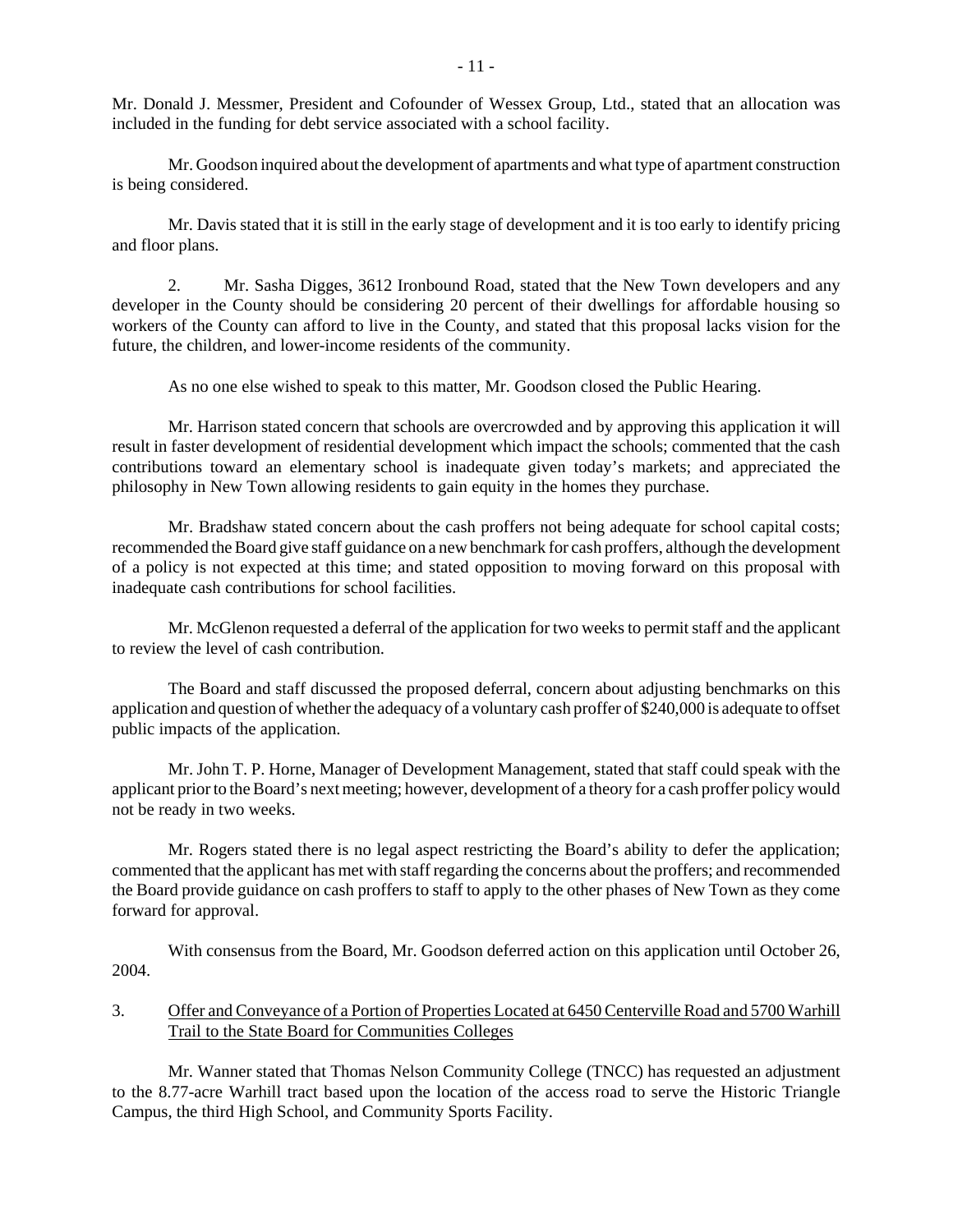Staff has reviewed the requested adjustment and believes the adjustment meets the intent and purpose of the Board in retaining the original parcel noted in the resolution adopted by the Board on April 27, 2004.

Mr. Wanner recommended the Board adopt the resolution.

Mr. Goodson opened the Public Hearing.

1. Dr. Charles Taylor, President of Thomas Nelson Community College, commended the Board and staff of James City County for their commitment to higher education.

Mr. Brown thanked Dr. Taylor and the other staff members of Thomas Nelson Community College for the cooperative working environment and recommended that due to site constraints, the campus be developed in height rather than built out to satisfy facility space needs for now and in the future.

Dr. Taylor stated that he would like to come back before the Board with general plans for the development of the campus site.

1. Mr. Roosevelt Takesian, local board member representing Williamsburg on the Local College Board, thanked Mr. Wanner for his assistance, and commented that the proposed campus will be a complement to the County's community character.

As no one else wished to speak to this matter, Mr. Goodson closed the Public Hearing.

Mr. Harrison made a motion to adopt the resolution.

On a roll call vote, the vote was: AYE: Bradshaw, Harrison, Brown, McGlennon, Goodson (5). NAY: (0).

# **R E S O L U T I O N**

#### OFFER AND CONVEYANCE OF A PORTION OF PROPERTIES LOCATED AT

# 6450 CENTERVILLE ROAD AND 5700 WARHILL TRAIL TO THE

#### STATE BOARD FOR COMMUNITY COLLEGES

- WHEREAS, James City County currently owns a certain parcel containing approximately 67.7 acres located at 6450 Centerville Road in the Powhatan District designated as Tax Parcel No. 3210100013, and currently owns a certain parcel containing approximately 521.7 acres located at 5700 Warhill Trail in the Powhatan District designated as Tax Parcel No. 3210100012; and
- WHEREAS, the State Board for Community Colleges, on behalf of Thomas Nelson Community College, has indicated a desire to acquire a portion of the properties located at 6450 Centerville Road and 5700 Warhill Trail, for the purpose of constructing the new Historic Triangle Campus; and
- WHEREAS, James City County desires to convey to the State Board for Community Colleges a portion of the aforementioned properties, said portion consisting of approximately 73.46 acres and further described in accordance with that certain plat made by AES Consulting Engineers dated September 22, 2004, entitled "Plat Showing Boundary Line Adjustment and Boundary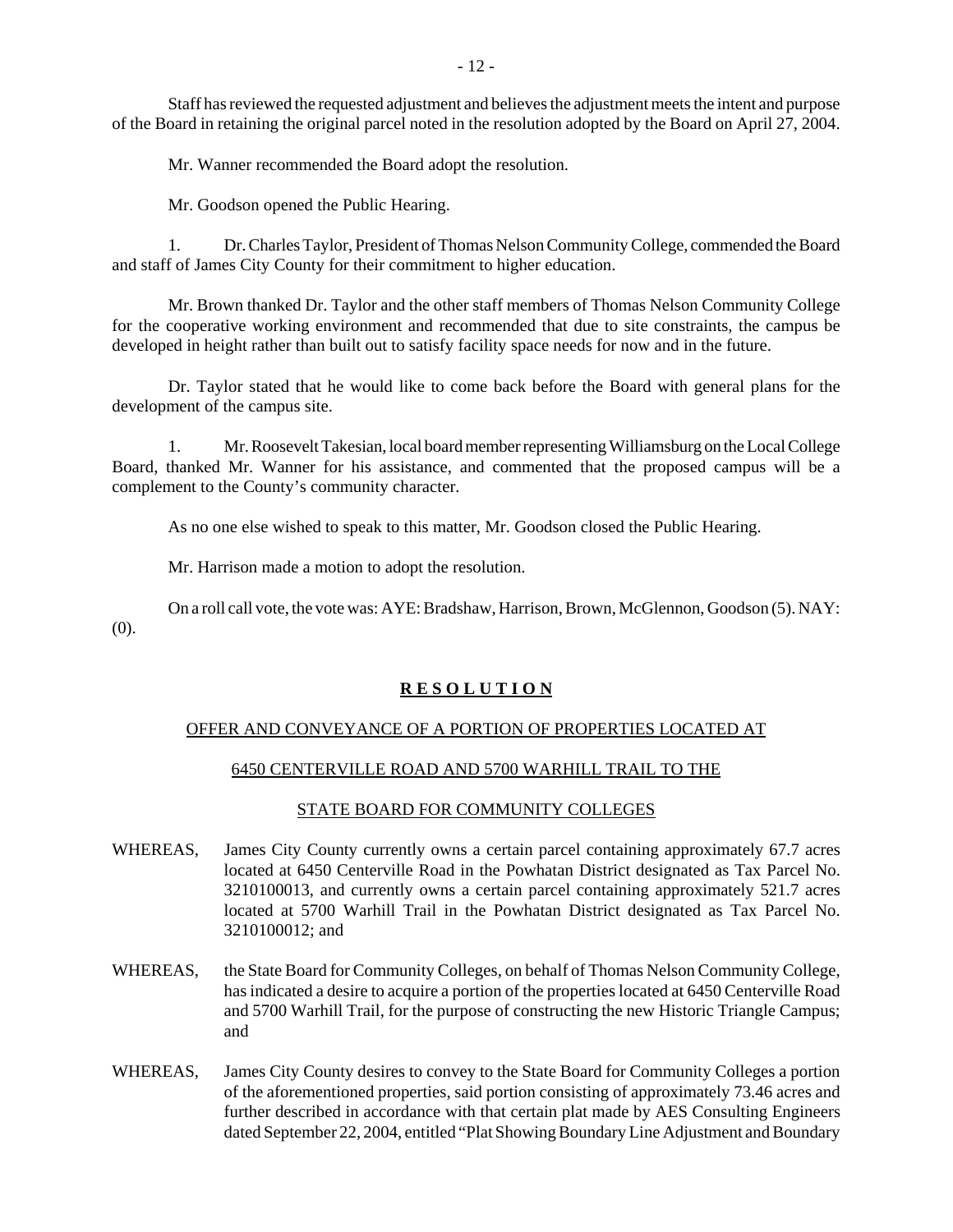Line Extinguishment Between Parcel 1 And Parcel 2, Warhill Tract And Subdivision Of Parcel 3 & Parcel 4 Warhill Tract," said parcel to be conveyed labeled as "Adjusted Parcel 2" and hereafter referred to as the "Campus Parcel;" and

- WHEREAS, the Board of Supervisors, following a public hearing, is of the opinion that the County should offer to convey the Campus Parcel by Deed of Gift to the State Board for Community Colleges, with actual conveyance subject to acceptance of the offer by the State Board for Community Colleges with approval by the Governor, and subject to the Board of Supervisors' approval of a Dedication Agreement between James City County and the State Board for Community Colleges.
- NOW, THEREFORE, BE IT RESOLVED that the Board of Supervisors of James City County, Virginia, does hereby authorize and direct Sanford B. Wanner, County Administrator, to offer to convey by Deed of Gift the aforementioned Campus Parcel to the State Board for Community Colleges to be utilized for the purpose of constructing the new Historic Triangle Campus.
- BE IT FURTHER RESOLVED that the Board of Supervisors does hereby authorize and direct Sanford B. Wanner, County Administrator, to execute a deed and any other documents required to convey by Deed of Gift the Campus Parcel to the State Board for Community Colleges on behalf of Thomas Nelson Community College, such conveyance being subject to acceptance of the offer to convey by the State Board for Community Colleges with the approval by the Governor, and subject to the Board of Supervisors of James City County approval of a Dedication Agreement between James City County and the State Board for Community Colleges.

# **G. PUBLIC COMMENT**

1. Mr. Tom Haywood, 3936 Penzance Place, stated that Wellington is not a unique subdivision yet earlier the Board members expressed surprise at the high bill rates presented by the citizens and stated that if a three-tiered rate structure applies to the other JCSA residential customers, then perhaps something else is going on in the Wellington subdivision that needs to be investigated.

Mr. Haywood stated concern that JCSA residential customers are assessed water rates differently than JCSA commercial customers; commented that the Wellington subdivision was built on farm land which lacked natural vegetation to prevent erosion in the new development; stated concern that the next water utility bills will arrive near the December holiday season and may pose an additional hardship if the bills are similar to the ones just received; and requested the Board investigate the situation in Wellington and review the thirdtier benchmark.

2. Mr. David Smith, Oleta Coach Lines, requested the Board find out the reasoning behind the Williamsburg Area Transport's decisions to provide transportation services to the private sector when local, private sector charter transportation service is ready and available to provide that service.

Mr. Goodson directed Mr. Wanner to follow up on Mr. Smith's request.

Mr. Wanner requested Mr. Smith provide details and other information regarding his concern so he could properly follow up.

3. Mr. Edmond Brown, 8400 Down Patrick Way, stated that he recently retired to Virginia and chose James City County; requested the meters in the Wellington subdivision be checked and assistance is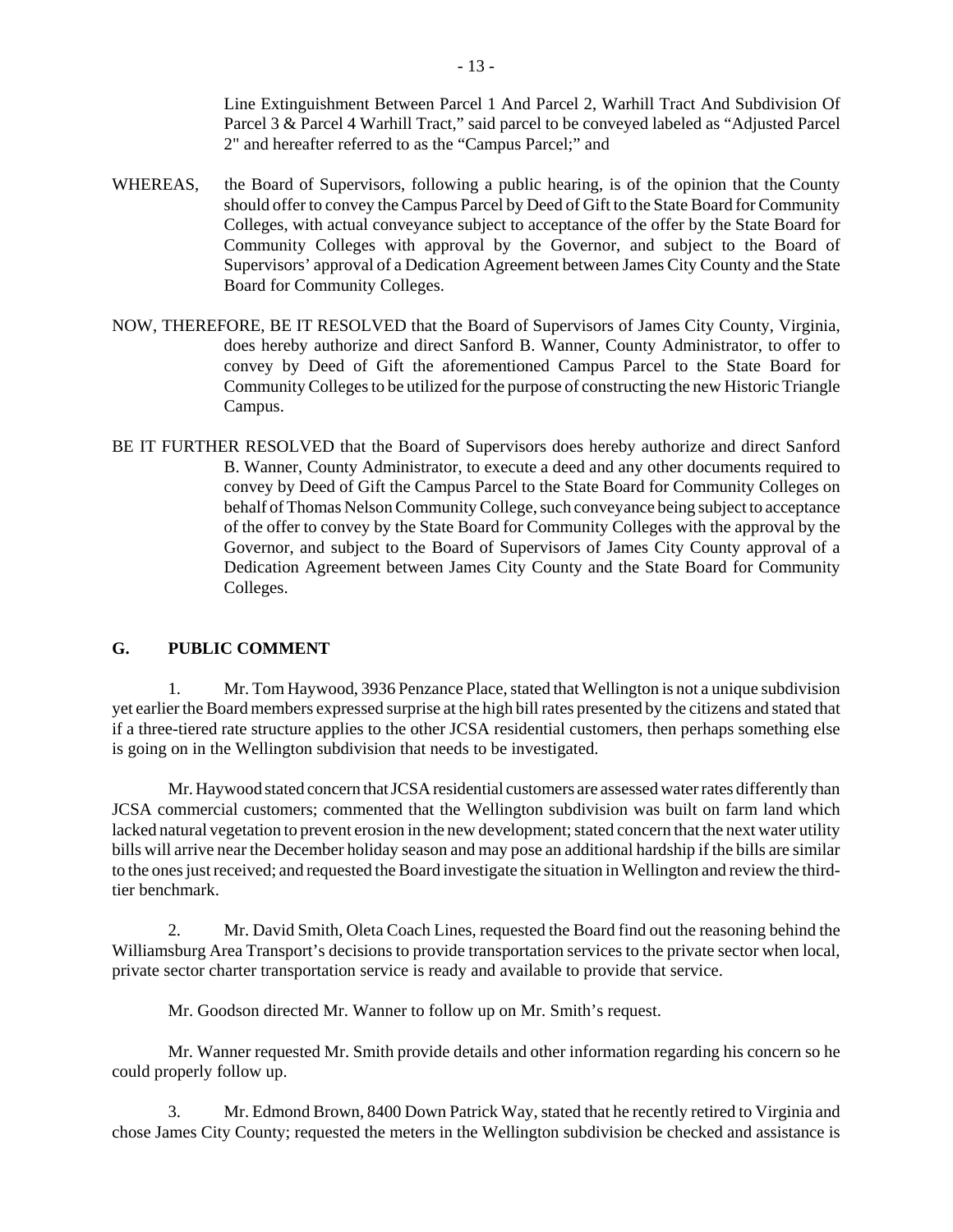provided in investigating the unusual situation in the subdivision; and stated that had he been fully informed about the utility rates in the County, he would have chosen to retire elsewhere in the Commonwealth.

4. Ms. Tina Haywood, 3936 Penzance Place, requested information from the Board on why it can consider all this new construction if the County is experiencing water shortages; stated that she hopes the County is looking at new areas to get water; and requested the Board consider limiting new construction.

Mr. Goodson stated that a new groundwater treatment facility is being developed for the County.

5. Mr. Joseph Beck, 3929 Penzance Place, spoke on behalf of those using hoses to water lawns; requested if citizens can expect to be contacted soon regarding their concerns, if a reply to the concerns will be given soon, and when that contact can be expected; and stated that the second-level tier benchmark is too low and should be reviewed.

Mr. Goodson stated that everyone's concerns brought before the Board and staff will be responded to, and that the first-tier rate was reduced to reward those households that conserve water.

6. Ms. Eileen Brown, 8400 Down Patrick Way, stated that perhaps the meters are a bad batch and inquired how the meters are tested or calibrated.

Mr. Foster explained how the meters are checked, that the meters are the standard industry used model, that submeters confirm the meter readings, and stated that meters can be calibrated.

Mr. Brown commented that he placed a service call because he felt his water pressure in the house was off and a technician came to check the pressure, and inquired what expertise the technicians have.

Mr. Foster stated that staff routinely check meters and pressure levels, and commented that technicians are qualified to perform such services and that meters can be pulled and sent off for calibration.

Mr. McGlennon requested that if a representative from Wellington is willing to have their meter calibrated and if the JCSA could send it out at JCSA's expense to have it calibrated.

Mr. McGlennon stated that he anticipates staff will have some information available at the JCSA Board of Directors meeting to be held on October 26, and requested that the matter be referred to the Water Conservation Committee for recommendations.

Mr. Wanner stated that in 19 years this is the first case where one subdivision is having a difficulty and that staff will investigate how it began and how the requirement for heavy sodding came about.

Mr. Brown stated that landscapers install the sod to establish a new lawn and then direct homeowners to water heavily; however, historically this has not resulted in water usage and bills as high as these and should be investigated further.

Mr. Goodson inquired if it is reasonable to request staff to come back with a report in two weeks.

Mr. Foster stated that the Water Conservation Committee would not be able to convene and give a report before the Board's next meeting; however, staff will investigate the matter and report back.

Mr. Brown requested staff look at the Wellington subdivision bills and see what percentage of the customers have unusually high bills; what percentage do not have high bills; and if agreeable to a Wellington resident, have their meter calibrated at the expense of the James City Service Authority.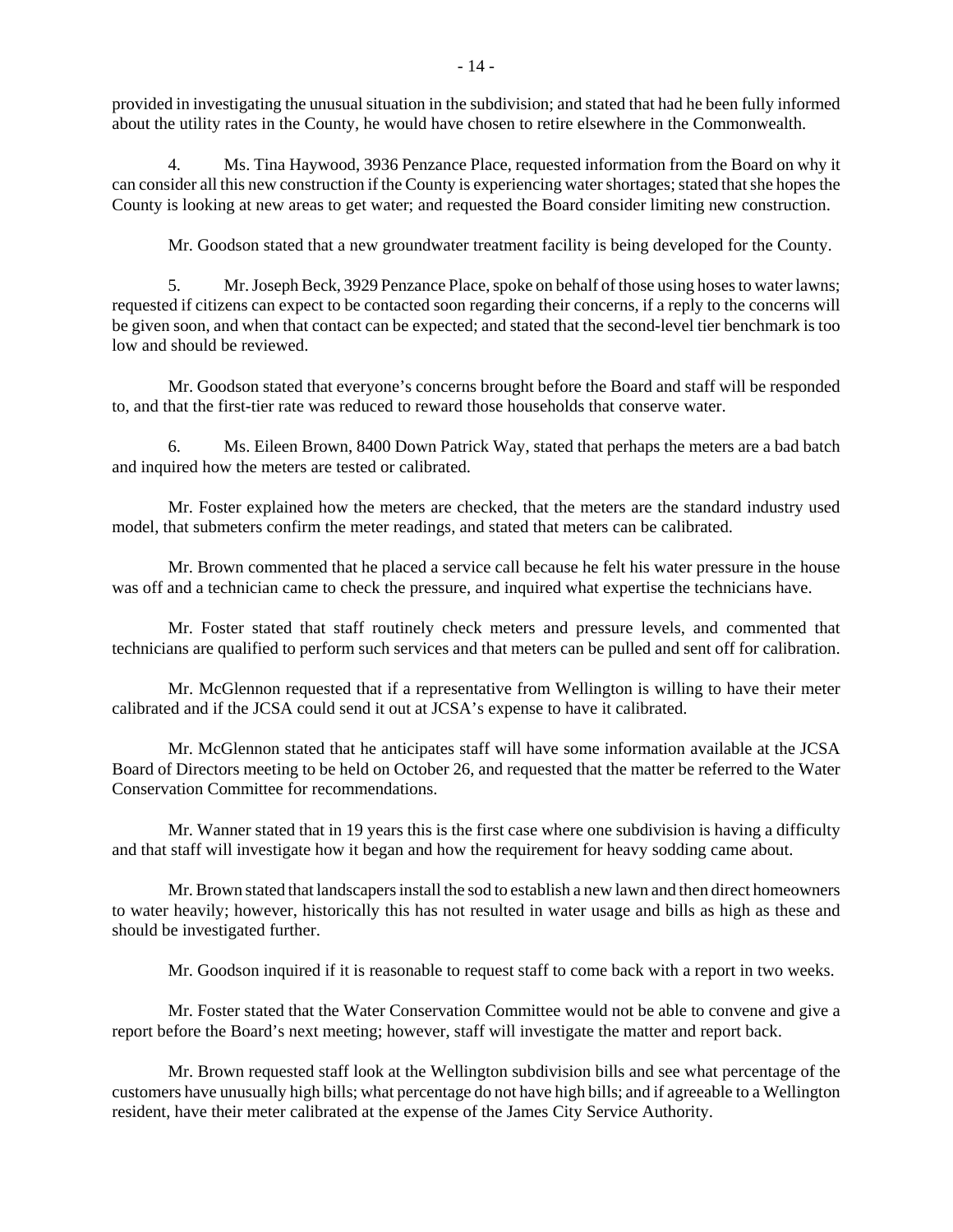Mr. Goodson requested other similarly staged neighborhoods be investigated to determine their water rates while lawns were being established with sod.

The Board and staff thanked the citizens for coming out and sharing their information and assured the citizens that the Board and staff will respond to their concerns and Mr. Foster will be available to get additional information they wish to share.

Mr. Bradshaw stated that citizens may contact the Virginia Cooperative Extension Office in Toano for information on proper irrigation.

Mr. David Smith, Oleta Coach Lines, provided additional information to the Board and Mr. Wanner regarding the recent bus services provided by Williamsburg Area Transport for private functions.

# **H. REPORTS OF THE COUNTY ADMINISTRATOR**

Mr. Wanner stated that the Peninsula Alliance for Economic Development has requested the Board approve, in concept, a proposed merger of the Peninsula Alliance for Economic Development and the Hampton Roads Economic Development Alliance and requested the Board authorize the County Administrator to send a letter indicating the Board's support in concept of the proposed merger.

Mr. Harrison requested Mr. Nystrom make a presentation to the Board regarding the proposed merger.

With consensus from the Board, Mr. Goodson directed Mr. Wanner to send a letter indicating the Boards support in concept of the proposed merger.

Mr. Wanner recommended at the conclusion of the Board's meeting, it adjourn to 4 p.m. on October 26 when the legislative package from last year, the results of the package, and items proposed for this year's package will be presented unless legislative representatives are not available for that date in which case a special meeting will be set up prior to the Board's meeting on November 9 for review.

Mr. Wanner recommended that the Board take action on two reappointments to the Historical Commission and defer action on the third seat.

Mr. McGlennon made a motion to reappoint John Labanish and Janis MacQueston to a four-year term on the Historical Commission, terms to expire August 31, 2008.

On a roll call vote, the vote was: AYE: Bradshaw, Harrison, Brown, McGlennon, Goodson (5). NAY: (0).

## **I. BOARD REQUESTS AND DIRECTIVES**

Mr. Bradshaw thanked the Press and editorial staff for recent articles regarding the Third High School Bond Referendum.

Mr. Bradshaw invited the Board and citizens to Chickahominy Day to be held on October 16, 2004.

Mr. McGlennon thanked Henderson Company and members of Habitat for Humanity for the construction of the 81st Peninsula Habitat Home in this community that was recently turned over to the new owner.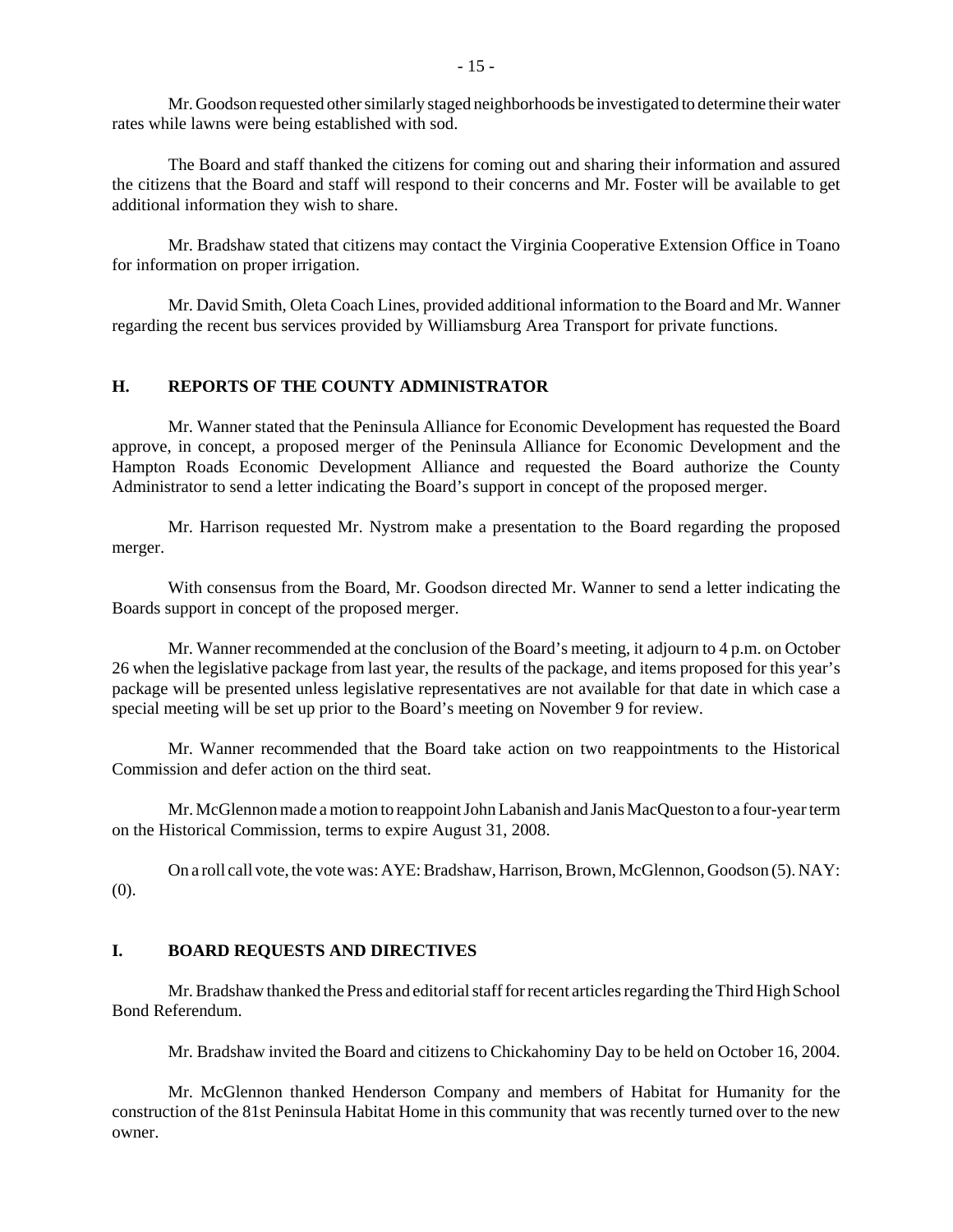# **J. ADJOURNMENT**

Mr. Brown made a motion to adjourn.

On a roll call vote, the vote was: AYE: Bradshaw, Harrison, Brown, McGlennon, Goodson (5). NAY: (0).

At 10:02 p.m. Mr. Goodson adjourned the Board until 4 p.m. on October 26, 2004.

Sanford B. Wanner Clerk to the Board

\_\_\_\_\_\_\_\_\_\_\_\_\_\_\_\_\_\_\_\_\_\_\_\_\_\_\_\_\_\_\_\_

101204bos.min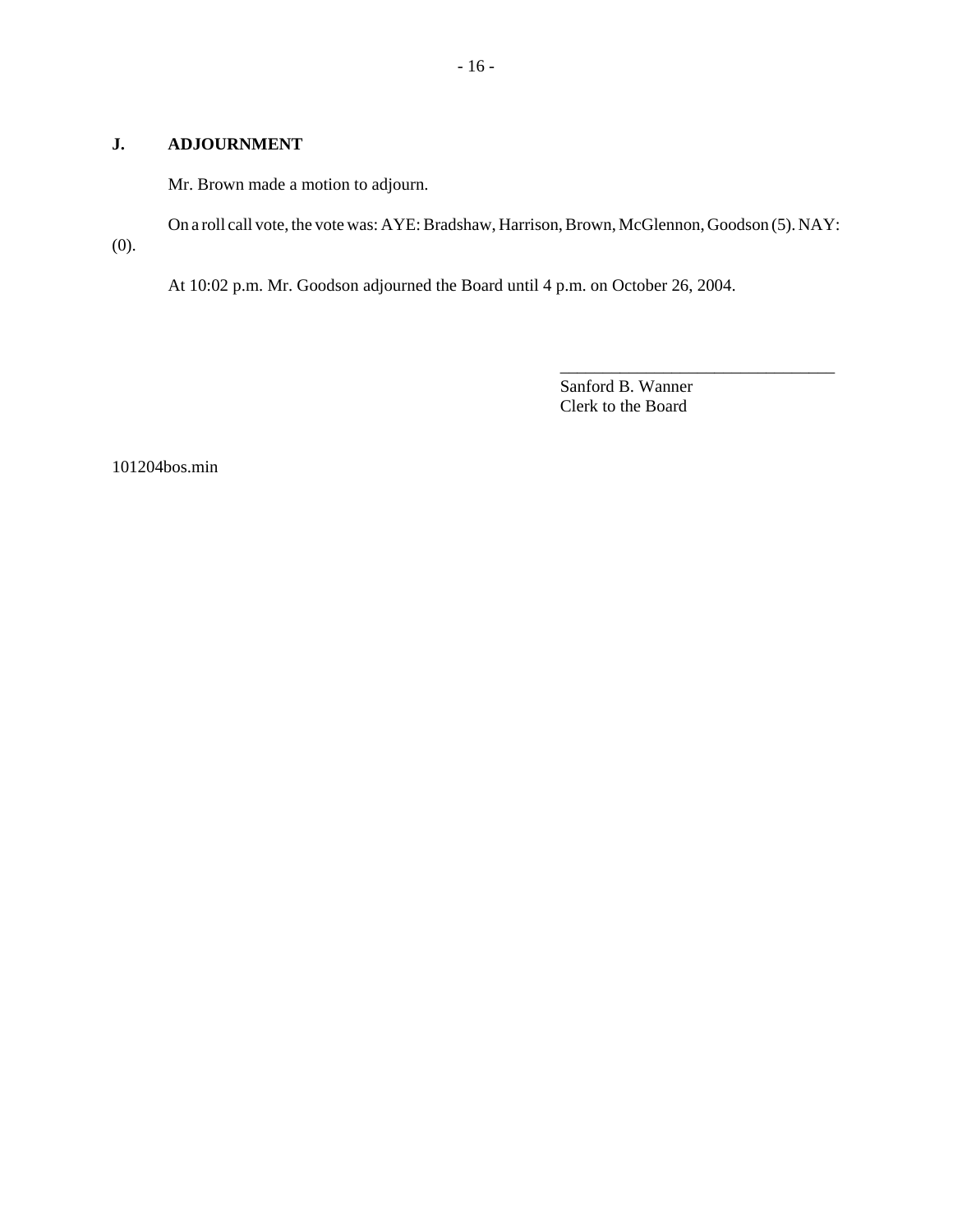# **M E M O R A N D U M**

| DATE:           | October 26, 2004                                                                                 |
|-----------------|--------------------------------------------------------------------------------------------------|
| TO:             | The Board of Supervisors                                                                         |
| FROM:           | Larry M. Foster, General Manager, James City Service Authority<br>Leo P. Rogers, County Attorney |
| <b>SUBJECT:</b> | Case No. SO-002-04 - Subdivision Ordinance Amendment: Utility Inspection Fees                    |
|                 |                                                                                                  |

Attached is a proposed ordinance amendment to change the time when utility inspection fees are due.

The current ordinance requires that a Certificate to Construct be issued from the James City Service Authority (JCSA) before a Land Disturbance Permit can be issued by the Environmental Division to begin a project. A Certificate to Construct cannot be issued until a utility infrastructure plan has been approved by the JCSA. The proposed amendment would streamline the process by eliminating the need for the County's Environmental Division to coordinate the Certificate to Construct from the JCSA, thereby changing when the certificate is issued and when the fees are collected. With the proposed amendment, land disturbance for a project can commence in advance of the JCSA approving the utility plan or issuing the Certificate to Construct.

In addition to the proposed ordinance, amendments are being proposed to the JCSA's Utility Regulations to separate the Land Disturbance Permit process from the Certificate to Construct process. These changes will allow the JCSA to change when the fee is assessed to later in the construction process. There is no change to the amount of the inspection fee.

Staff recommends approval of the proposed ordinance.

Larry M. Foster

\_\_\_\_\_\_\_\_\_\_\_\_\_\_\_\_\_\_\_\_\_\_\_\_\_\_\_\_\_\_\_\_

\_\_\_\_\_\_\_\_\_\_\_\_\_\_\_\_\_\_\_\_\_\_\_\_\_\_\_\_\_\_\_\_

Leo P. Rogers

LPR/gb SO-002-04.mem

Attachment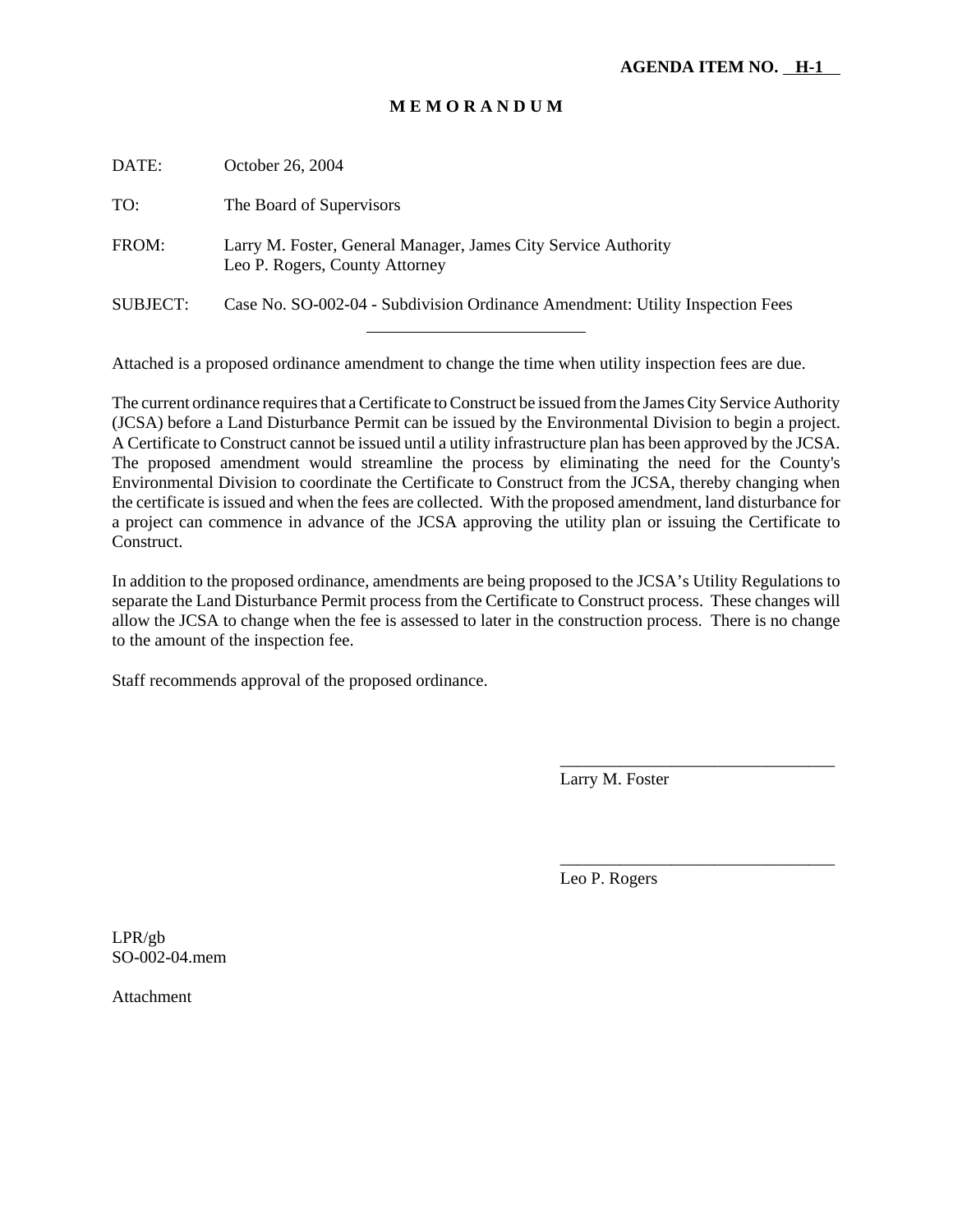## ORDINANCE NO.

AN ORDINANCE TO AMEND AND REORDAIN CHAPTER 19, SUBDIVISIONS, OF THE CODE OF THE COUNTY OF JAMES CITY, VIRGINIA, BY AMENDING ARTICLE I, GENERAL PROVISIONS, SECTION 19-15, FEES; AND ARTICLE III, REQUIREMENTS FOR DESIGN AND MINIMUM IMPROVEMENTS, SECTION 19-62, INSPECTION OF PUBLIC WATER AND SEWER SYSTEM.

BE IT ORDAINED by the Board of Supervisors of the County of James City, Virginia, that Chapter 19, Subdivisions, is hereby amended and reordained by amending Section 19-15, Fees; and Section 19-62, Inspection of public water and sewer system.

> Chapter 19. Subdivisions Article I. General Provisions

**Sec. 19-15. Fees.**

Fees shall be charged to offset the cost of reviewing plats and plans, making inspections and other expenses incident to the administration of this chapter. The following fees shall be charged and collected as provided below:

(1) *General plan review*. There shall be a fee for the examination of every plan reviewed by the agent or commission. For all subdivisions that do not require public improvements, the fee for a major or minor subdivision shall be \$200.00 per plan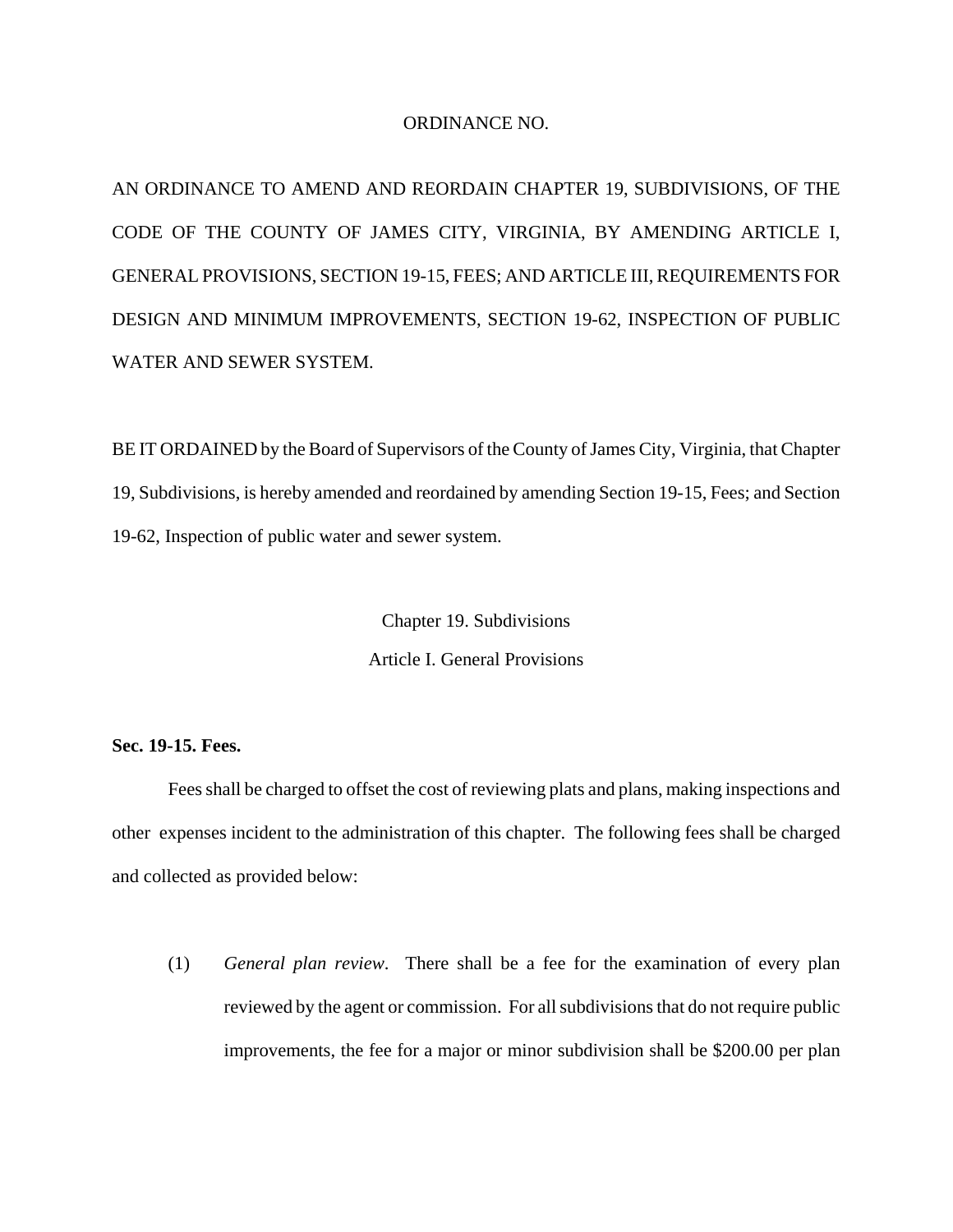Ordinance to Amend and Reordain Chapter 19. Subdivisions Page 2

> plus \$70.00 per lot for each lot over two lots in the subdivision plat. For all subdivisions that require public improvements, the fee for a major or minor subdivision shall be \$250.00 per plan plus \$70.00 per lot for each lot over two lots in the subdivision plat. The fee for townhouse or condominium subdivisions which have undergone site plan review shall be \$50.00. The fee shall be submitted to the agent at the time of filing the plat for review. Any check shall be payable to the James City County treasurer.

(2) *Inspection fee for water and sewer lines.* There shall be a fee for the inspection by the service authority of public water and sewer system installations. Such fee shall be \$1.43 per foot for every foot of sewer main or water main constructed and shall be submitted at the time of filing an application for a land disturbance permit *as specified by the service authority regulations.*

Article III. Requirements for Design and Minimum Improvements

# **Sec. 19-62. Inspection of public water and sewer system.**

Inspection of public water or sewer system installations shall be the responsibility of the service authority. Any subdivider of a subdivision shall obtain a certificate to construct sewer or water lines and facilities from the environmental division *James City Service Authority (JCSA)* prior to either extending existing facilities or building new facilities. Certificates to construct shall not be issued until the subdivider has paid to the county *JCSA* inspection fees in accord with section 19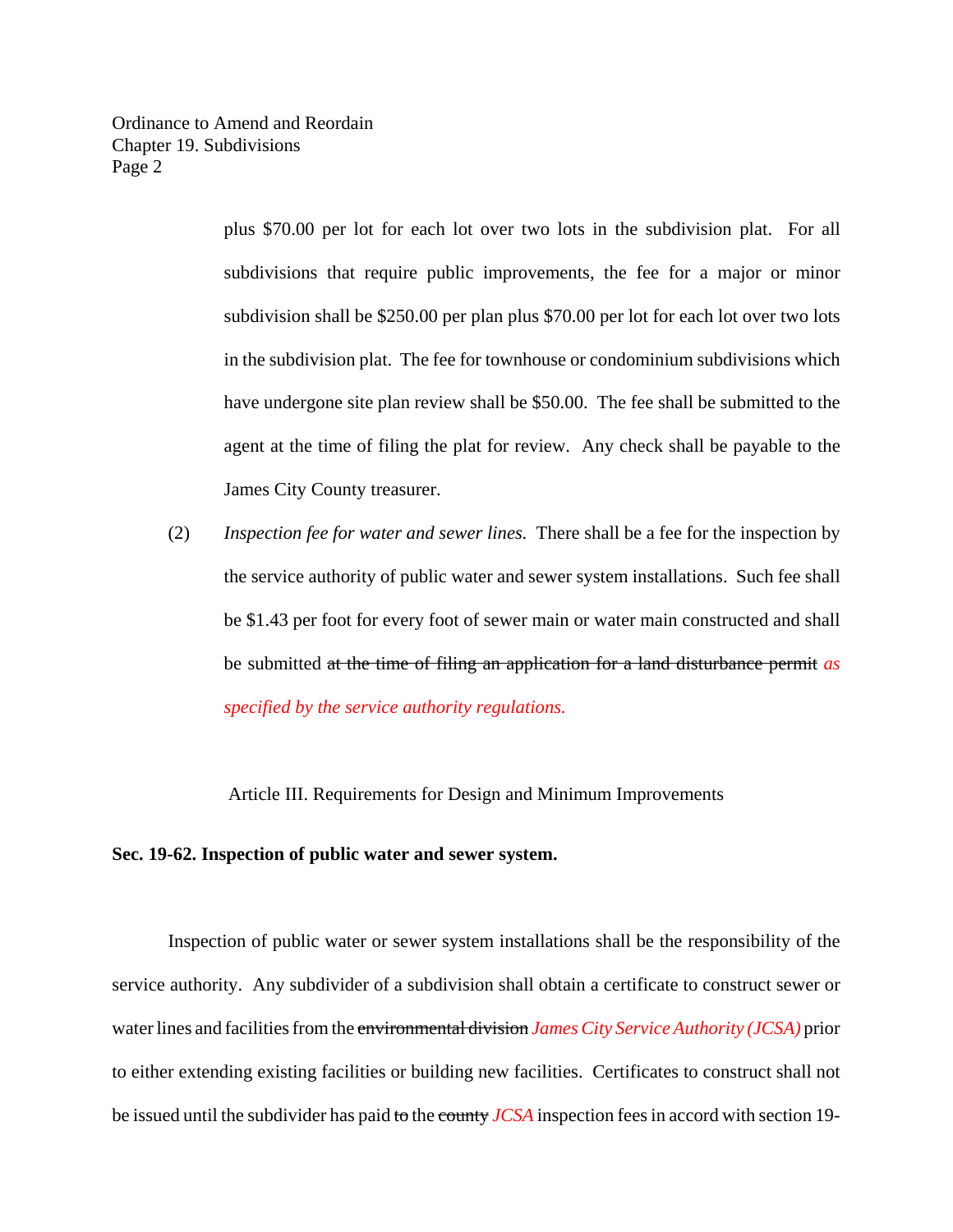Ordinance to Amend and Reordain Chapter 19. Subdivisions Page 3

15 of this chapter. A certificate to construct shall be required prior to final approval of the subdivision plat.

> Bruce C. Goodson Chairman, Board of Supervisors

\_\_\_\_\_\_\_\_\_\_\_\_\_\_\_\_\_\_\_\_\_\_\_\_\_\_\_\_\_\_\_\_

ATTEST:

Sanford B. Wanner Clerk to the Board

\_\_\_\_\_\_\_\_\_\_\_\_\_\_\_\_\_\_\_\_\_\_\_\_\_\_

Adopted by the Board of Supervisors of James City County, Virginia, this 26th day of October, 2004.

SO-002-04.ord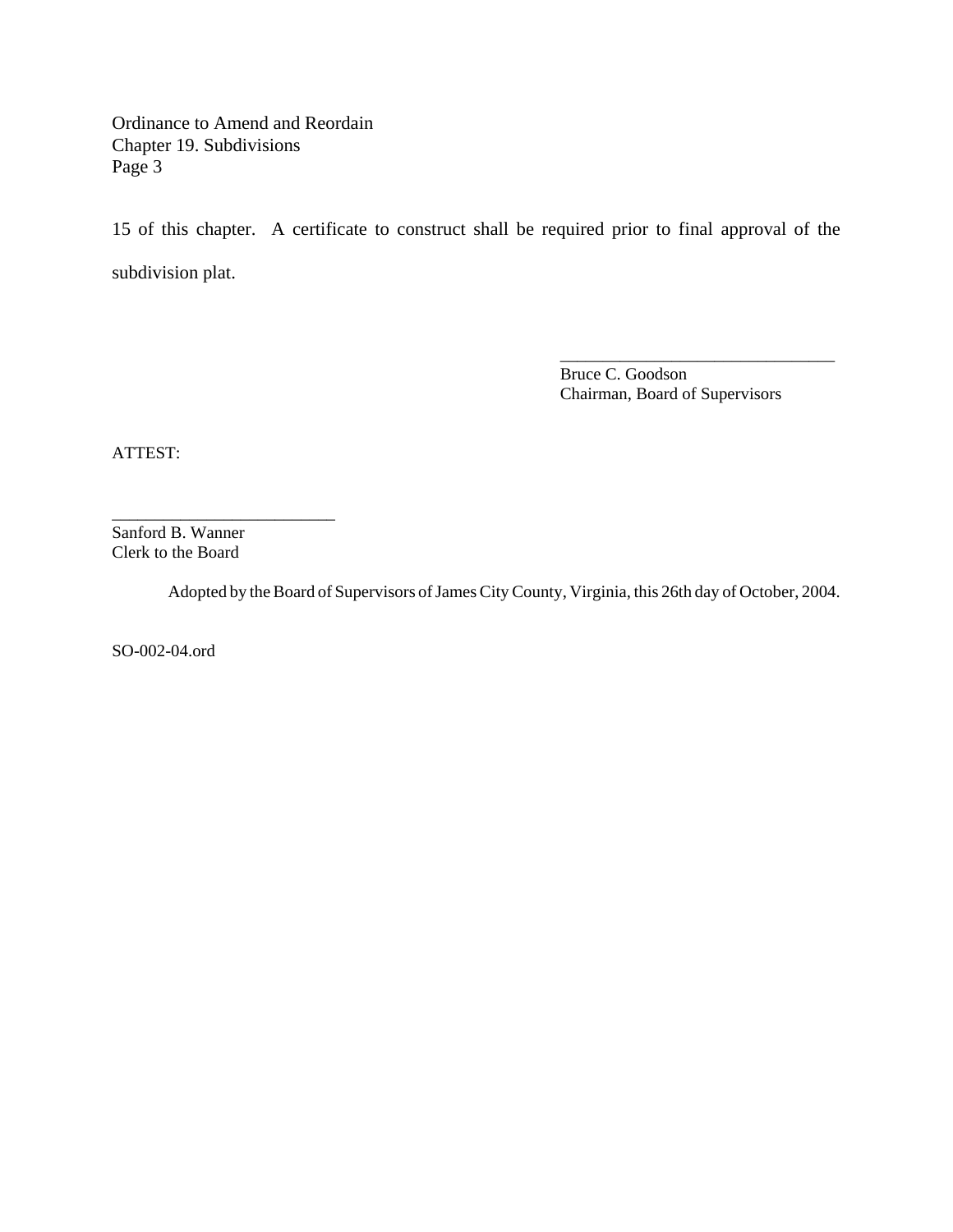# **M E M O R A N D U M**

| DATE:           | October 26, 2004                                                   |
|-----------------|--------------------------------------------------------------------|
| TO:             | The Board of Supervisors                                           |
| FROM:           | Wayland N. Bass, County Engineer<br>Leo P. Rogers, County Attorney |
| <b>SUBJECT:</b> | Conveyance of Easement - Jolly Pond Road                           |

l

Mr. and Mrs. Dwight Smith want to build a house about 4,000 feet southwest of the school bus garage on Jolly Pond Road. There currently is no electric service in this area. To provide power to the Smith's new house, Virginia Power requires an easement on Freedom Park property from the bus garage about 4,000 feet along the Jolly Pond Road frontage to the Smith residence.

The County's Real Estate Assessment Division estimated the current market value of the proposed utility easement to be \$2,050. In order to induce the County to convey the utility easement to Virginia Dominion Power, Mr. and Mrs. Smith delivered a check in that amount to the County. The check is being held by staff pending Board action on this item.

Staff recommends adoption of the attached resolution authorizing the County Administrator to execute the Deed of Easement on behalf of the County.

Wayland N. Bass

\_\_\_\_\_\_\_\_\_\_\_\_\_\_\_\_\_\_\_\_\_\_\_\_\_\_\_\_\_\_\_\_

\_\_\_\_\_\_\_\_\_\_\_\_\_\_\_\_\_\_\_\_\_\_\_\_\_\_\_\_\_\_\_\_

Leo P. Rogers

WNB/LPR/gs smithease.mem

Attachment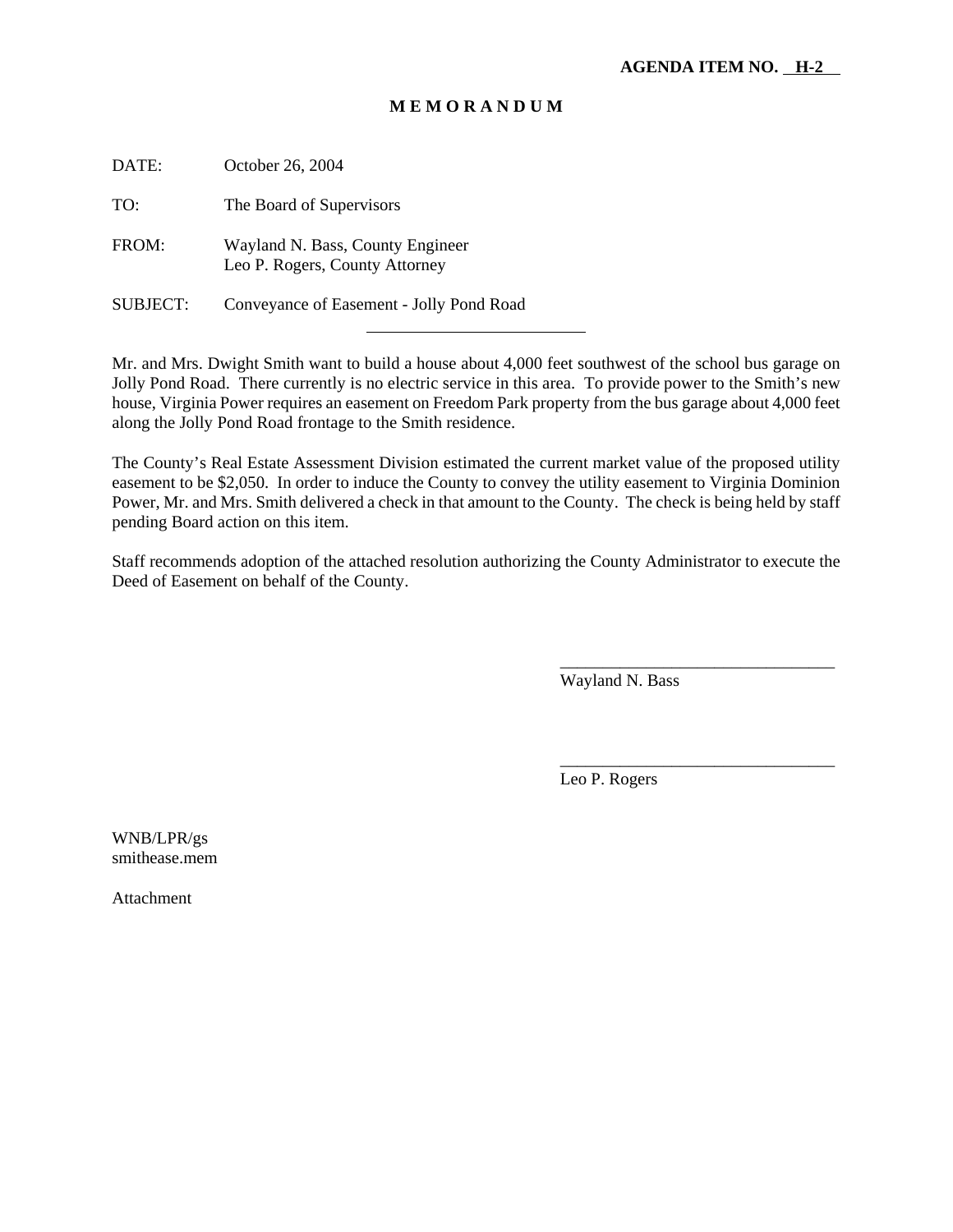# **R E S O L U T I O N**

## CONVEYANCE OF EASEMENT - JOLLY POND ROAD

- WHEREAS, James City County owns 675.64 acres commonly known as 5537 Centerville Road and designated as Parcel No. (1-9) on James City County Real Estate Tax Map No. (30-1); and
- WHEREAS, Dominion Virginia Power requires a 30-foot utility easement in order to provide domestic electrical service to a single-family home to be constructed on Jolly Pond Road by Dwight E. Smith and Joan B. Smith (Mr. and Mrs. Smith); and
- WHEREAS, based on estimate of current market value performed by the County's Real Estate Assessment Division, Mr. and Mrs. Smith delivered to the County a check in the amount of \$2,050 as the value of the easement to be conveyed by the County to Dominion Virginia Power; and
- WHEREAS, the Board of Supervisors, following a Public Hearing, is of the opinion that it is in the public interest to convey a utility easement to Dominion Virginia Power in exchange for the \$2,050 paid by Mr. and Mrs. Smith.
- NOW, THEREFORE, BE IT RESOLVED that the Board of Supervisors of James City County, Virginia, hereby authorizes the County Administrator to execute the Right-of-Way Agreement and such other documents necessary to convey a utility easement to Dominion Virginia Power in exchange for \$2,050 paid by Dwight E. Smith and Joan B. Smith.

Bruce C. Goodson Chairman, Board of Supervisors

\_\_\_\_\_\_\_\_\_\_\_\_\_\_\_\_\_\_\_\_\_\_\_\_\_\_\_\_\_\_\_\_\_\_\_\_

ATTEST:

Sanford B. Wanner Clerk to the Board

\_\_\_\_\_\_\_\_\_\_\_\_\_\_\_\_\_\_\_\_\_\_\_\_\_\_\_\_\_\_\_\_

Adopted by the Board of Supervisors of James City County, Virginia, this 26th day of October, 2004.

smithease.res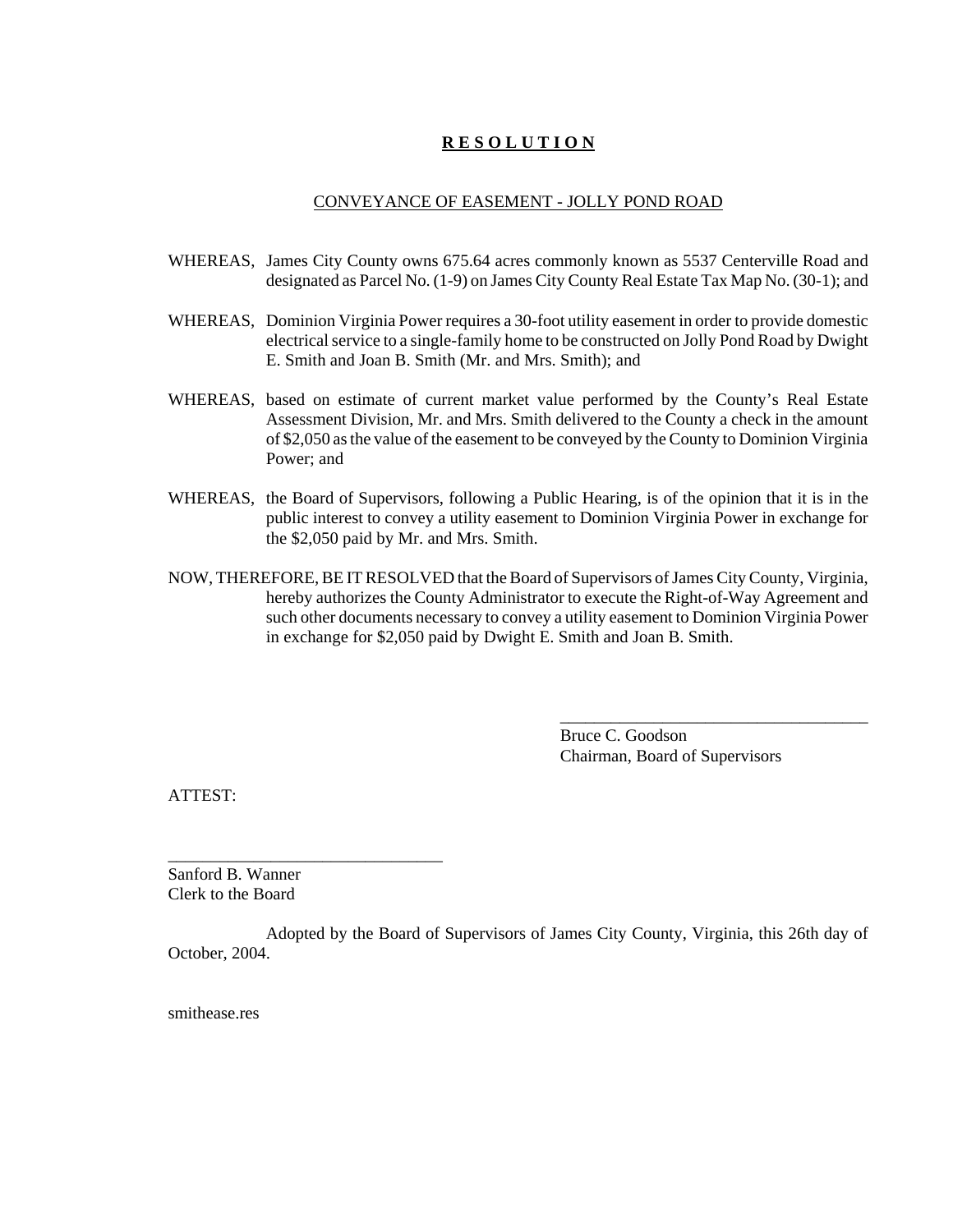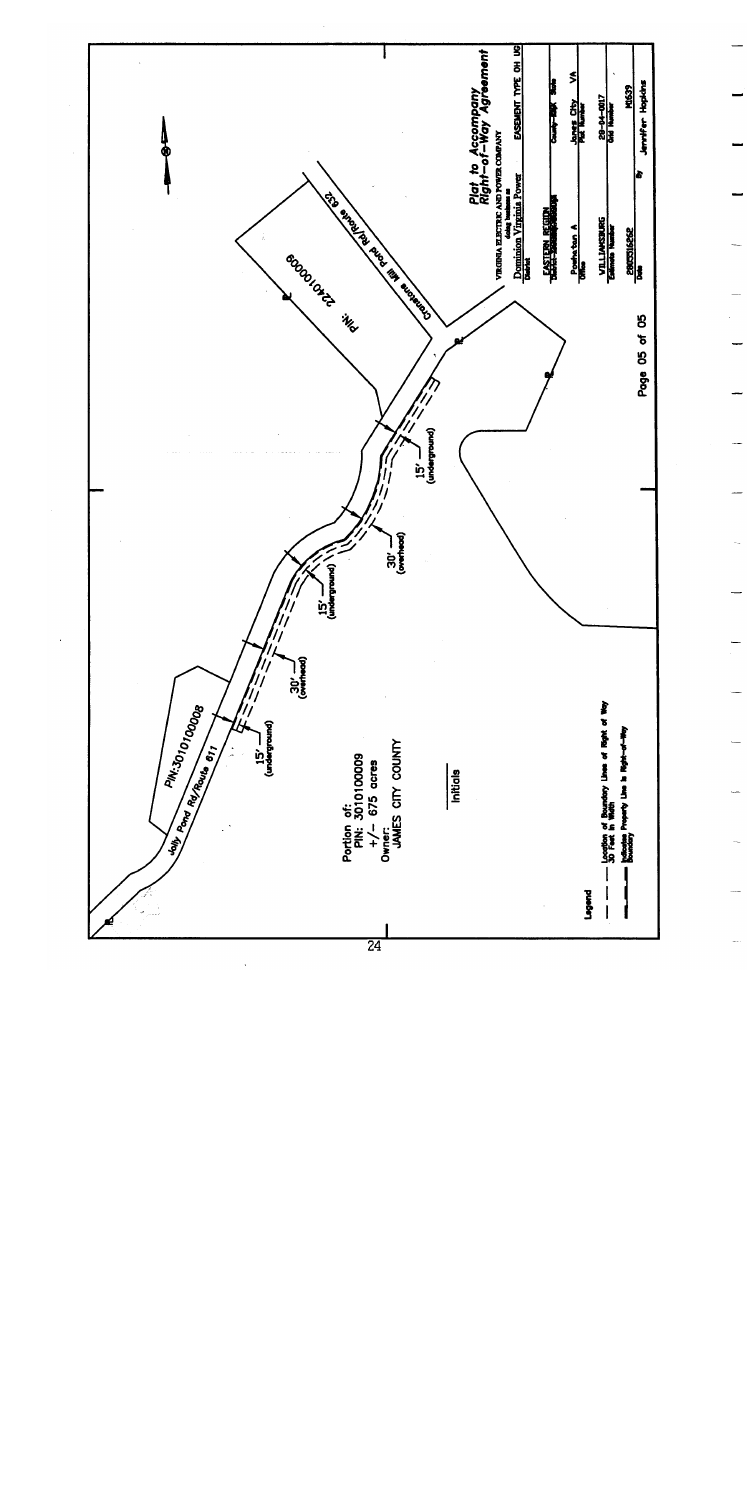# **M E M O R A N D U M**

DATE: October 26, 2004

TO: The Board of Supervisors

FROM: David Anderson, Senior Planner

SUBJECT: Fort Magruder Grant Application

l

John V. Quarstein of the Virginia War Museum requests the Board of Supervisors endorsement of a Virginia Department of Transportation (VDOT) Transportation Enhancement Program Grant application for the rehabilitation and interpretation of Fort Magruder. The application will request \$80,000 in Federal Enhancement Funds, requiring a \$20,000 match. The matching funds will be provided by the Virginia War Museum in the form of \$10,000 cash and donation of property valued at \$80,000. No funding support from the County will be required.

Before VDOT will accept a Transportation Enhancement Program Grant application, the grant proposal must be endorsed by the Metropolitan Planning Organization (MPO) Technical Committee, the MPO Executive Committee, and the James City County Board of Supervisors. The grant application was endorsed by the MPO Technical Committee at the October 6, 2004, meeting and is expected to be endorsed by the Executive Committee of the MPO on October 20, 2004. The final required endorsement is that of the Board of Supervisors, after which the application may be submitted in time for the November 1, 2004, application deadline.

The project description approved by the MPO Technical Committee is attached for your review. The County will assist with the administration of the grant if it is approved.

David Anderson

\_\_\_\_\_\_\_\_\_\_\_\_\_\_\_\_\_\_\_\_\_\_\_\_\_\_\_\_\_\_\_\_\_

\_\_\_\_\_\_\_\_\_\_\_\_\_\_\_\_\_\_\_\_\_\_\_\_\_\_\_\_\_\_\_\_\_

CONCUR:

O. Marvin Sowers, Jr.

DA/gb magruder.mem

Attachments:

- 1. Location Map
- 2. Fort Magruder Project Description
- 3. Resolution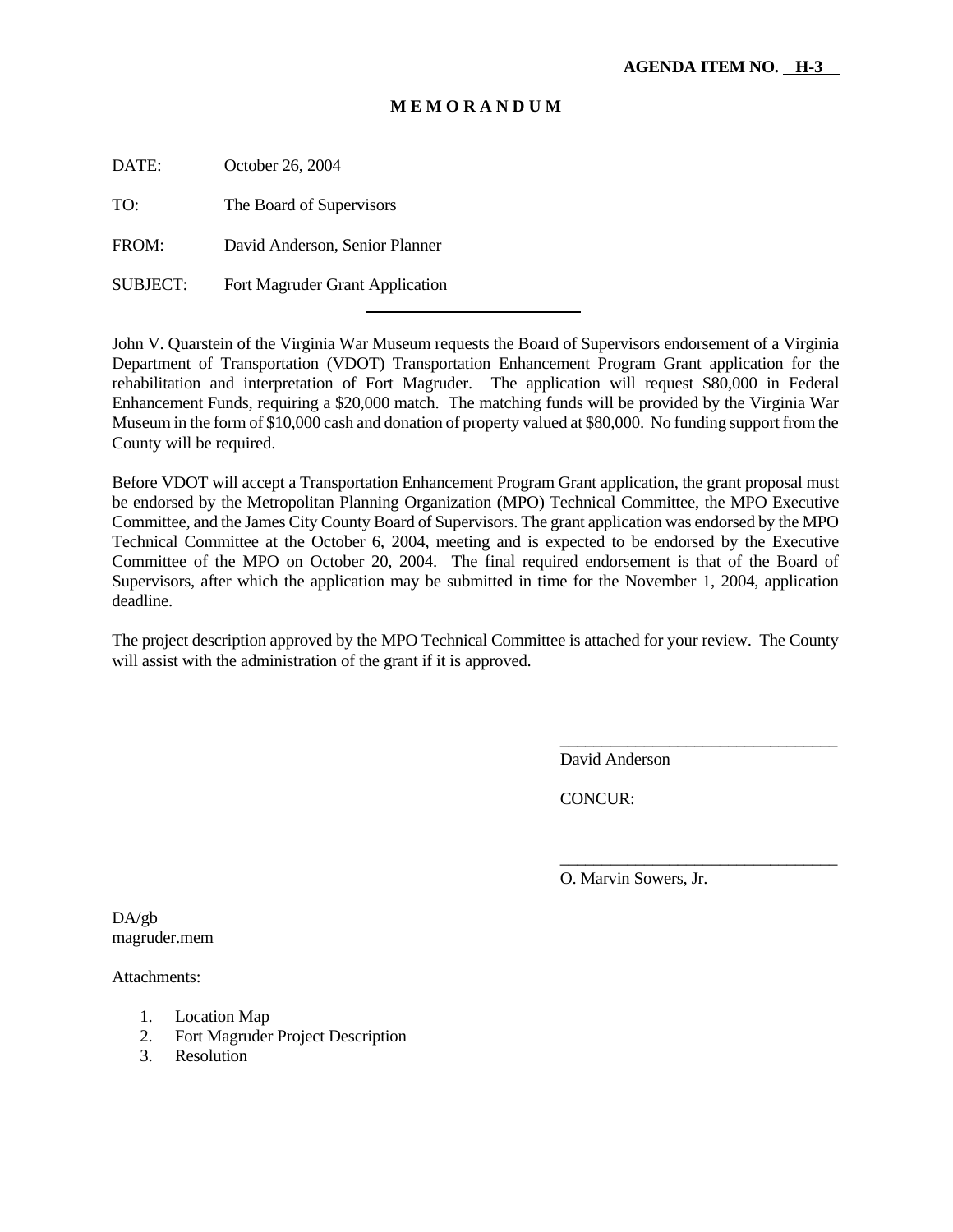# **R E S O L U T I O N**

## FORT MAGRUDER GRANT APPLICATION

- WHEREAS, the Virginia War Museum intends to file an application with the Virginia Department of Transportation (VDOT) for an Enhancement Grant for the rehabilitation and interpretation of Fort Magruder; and
- WHEREAS, in accordance with the Commonwealth Transportation Board construction allocation procedures, it is necessary that a request by resolution be received from the local government in order for VDOT to program an Enhancement Grant project in the County of James City; and
- WHEREAS, the Virginia War Museum hereby agrees to pay 20 percent of the total cost for planning and design, right-of-way, and construction of this project contingent upon entering into an acceptable reimbursement agreement with VDOT, and that, if the Virginia War Museum subsequently elects to cancel this project, the Virginia War Museum hereby agrees to reimburse VDOT for the total amount of the costs expended by the Department through the date the Department is notified of such cancellation.
- NOW, THEREFORE, BE IT RESOLVED that the Board of Supervisors of James City County, Virginia, requests the Commonwealth Transportation Board establish a project for the rehabilitation and interpretation of Fort Magruder, as described in the application submitted by the Virginia War Museum.

Bruce C. Goodson Chairman, Board of Supervisors

\_\_\_\_\_\_\_\_\_\_\_\_\_\_\_\_\_\_\_\_\_\_\_\_\_\_\_\_\_\_\_\_\_\_\_\_

ATTEST:

Sanford B. Wanner Clerk to the Board

\_\_\_\_\_\_\_\_\_\_\_\_\_\_\_\_\_\_\_\_\_\_\_\_\_\_\_\_\_\_\_\_

Adopted by the Board of Supervisors of James City County, Virginia, this 26th day of October, 2004.

magruder.res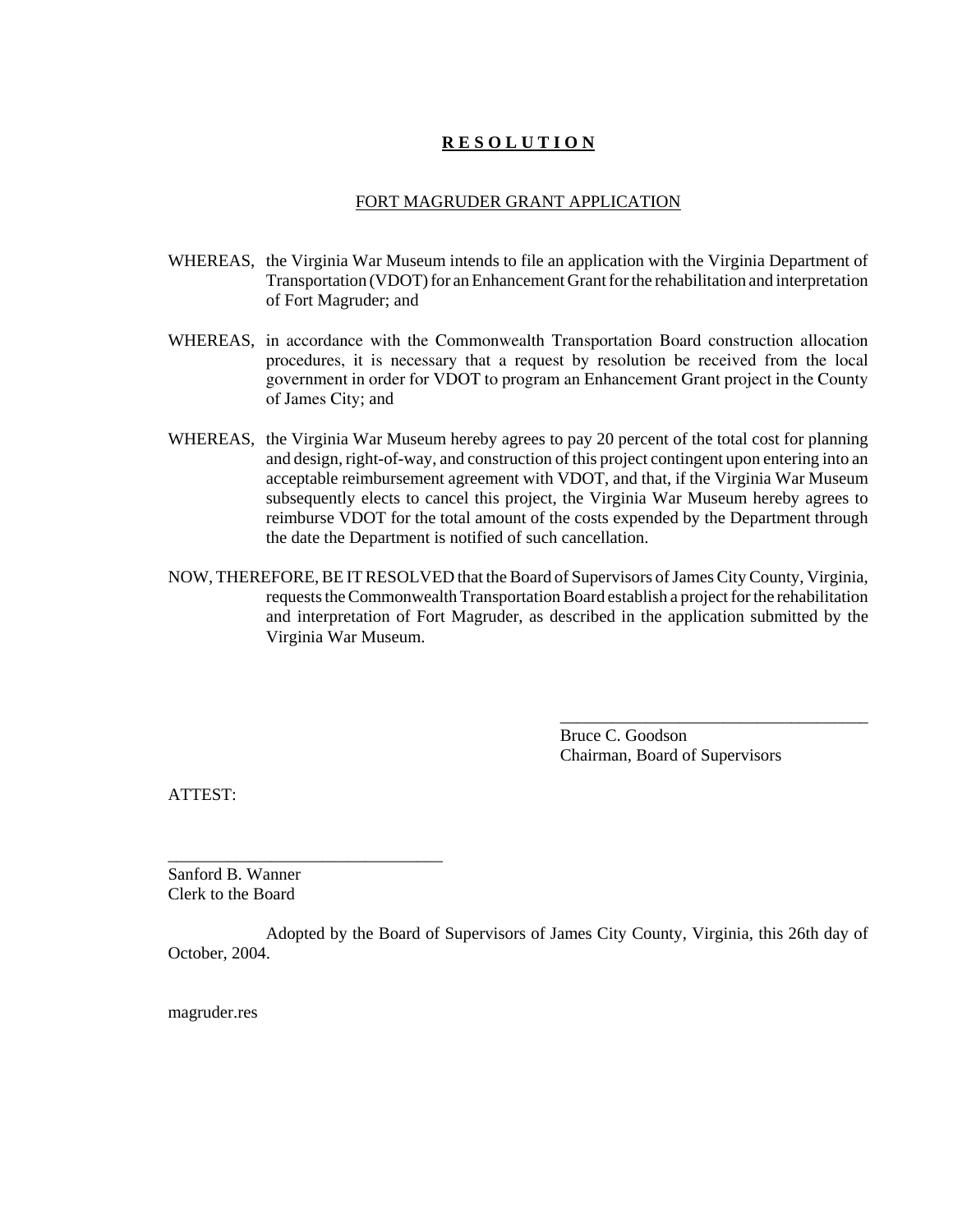# **Location Map** Fort Magruder Grant Application

ಜ



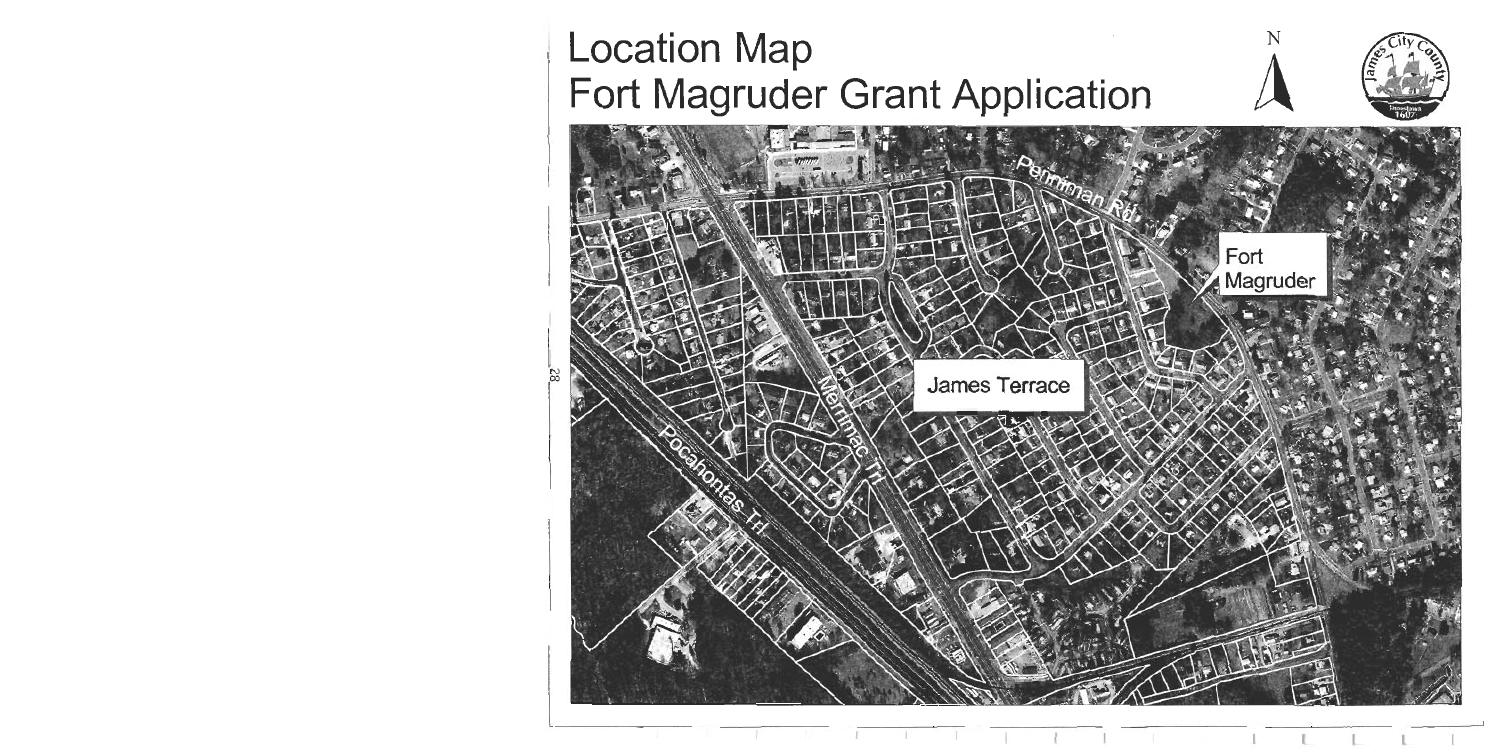

# **FORT MAGRUDER PROJECT DESCRIPTION**



## October 6, 2004

TO: Metropolitan Planning Organization (MPO)

FROM: David M. Anderson, Senior Planner, James City County

**SUBJECT:** Fort Magruder Project Description

# **Project Description**

James City County is partnering with the Virginia War Museum in an application for a Transportation Enhancement Program Grant for the rehabilitation and interpretation of Fort Magruder. The application is requesting \$80,000 in Federal Enhancement Funds, requiring a \$20,000 match. The matching funds will be provided by the Virginia War Museum in the form of \$10,000 cash and donation of property valued at \$80,000. The project manager on the grant will be John V. Quarstein of the Virginia War Museum.

Fort Magruder is located in James City County to the east of the intersection of Penniman Road and Queen's Creek Road. The project will provide travelers touring Williamsburg's Civil War battlefields with the opportunity to pull off and safely enjoy the historical experience found amongst Fort Magruder's earthen bastions. The Virginia Civil War Trails program originally provided one sign for this section of the Williamsburg battlefield. This project will expand the existing interpretation, provide safe trails to the earthworks and establish an environment that enable travelers to enjoy this Civil War experience.

#### Relationship to Transportation

Historic Fort Magruder was originally constructed to guard and control the two main roads that existed in 1862 that connected Williamsburg and Richmond with Yorktown and Hampton. These roads joined together just before entering Fort Magruder. The fort was built around the road, engulfing this only highway to Williamsburg. All travelers moving up and down the Peninsula had to pass through the fort's gates.

In the 21<sup>st</sup> Century, the remnants of Fort Magruder provide travelers with an opportunity to enhance their driving experience by providing a scenic view and pull-off. Travels to the earthwork and interpretative signs will enhance the travelers' comprehensive of the fort and its dynamic role during the Civil War.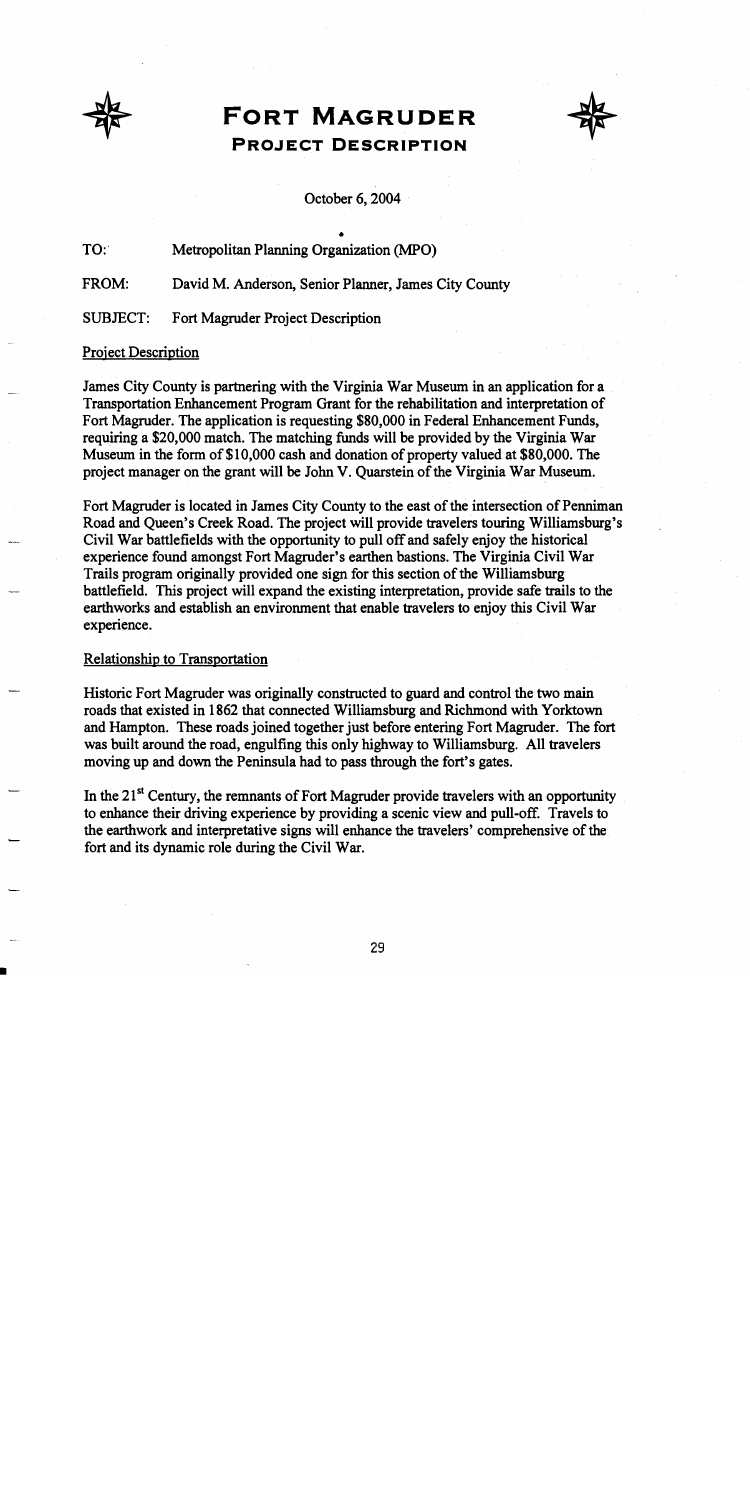## **Demonstrated Need**

The Williamsburg area is one of Virginia's leading tourist destinations. This tourist mecca has developed based on Williamsburg's colonial and Revolutionary War history. Since the late 1950's Peninsula citizens and visitors have sought to create interpretative opportunities about Civil War history. In Williamsburg this history has been often overlooked, however, organizations like the Virginia War Museum, Virginia Civil War Trails, United Daughters of the Confederacy, and the Civil War Preservation Trust are striving to preserve the remaining sectors of this May 4-5, 1862 battlefield so that this important engagement can be presented to the public.

## Project Usefulness

Once interpreted and made accessible, Fort Magruder will provide the 1.5 million visitors the opportunity to learn about the 1862 Peninsula Campaign, May 4-5, 1862 Battle of Williamsburg, and the efforts to defend the road to Richmond by way of Williamsburg. The Virginia Peninsula's 1/2 million residents will benefit from this interpretative opportunity as well as the scenic enjoyment while traveling. Furthermore, Fort Magruder will become a place where students can travel to and learn more about the Civil War's impact on society and transportation systems.

## **Amenities Facilities**

Fort Magruder will eventually form part of a Battle of Williamsburg driving tour once it has become accessible. The amenities available once this project has been completed will include parking (not funded via this request), a pull-off, trails to the fortifications and interpretative signs. The historic earthworks will be conserved and protected by historicstyled fencing and trail design.

# Education/Historical

The May 4-5, 1862 Battle of Williamsburg is the final act in the first phase of the Peninsula Campaign. The battle was fought along the Williamsburg Line, a system of fourteen (14) forts and guarded the town of Williamsburg and the roads that moved up the Peninsula, through Williamsburg and on to Richmond. The Confederate army abandoned its defenses known as the Yorktown-Warwick River Line on the evening of May 3, 1862. On May 4, the Union army quickly began to harass the Confederate rear guard prompting the Confederates to utilize the fortifications built a year before. The battle ended in a draw as the Confederates were able to move their artillery and baggage trains to Richmond unmolested. Casualties exceeded 5,000 Union and Confederate soldiers, primarily at Fort Magruder and Redoubt #11.

The educational experience is part of an overall effort to preserve the Williamsburg battlefield. When visitors and students tour Fort Magruder they will learn about the construction of the Williamsburg Line, how Fort Magruder controlled traveler's movement up and down the Peninsula, the May 4-5, 1862 Battle of Williamsburg and the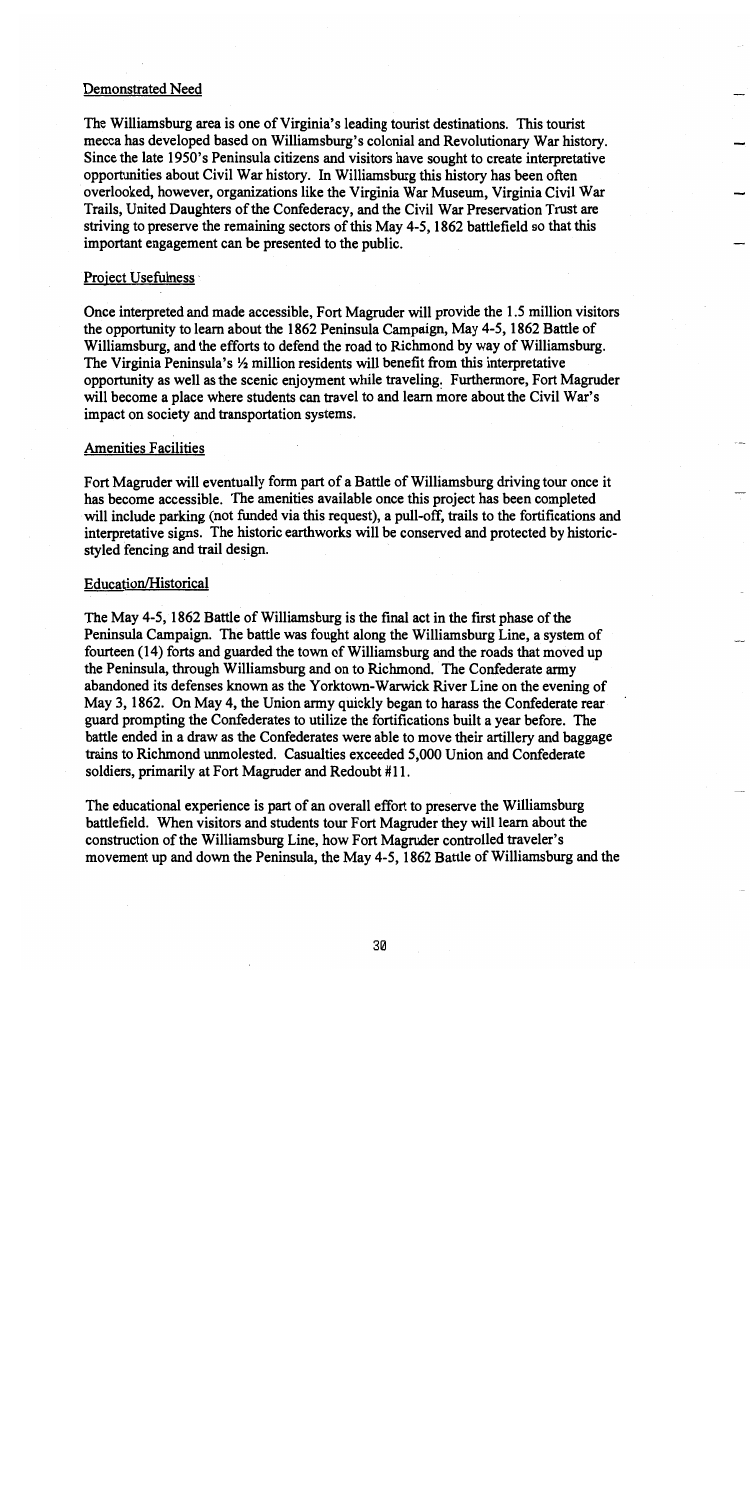Union occupation of Williamsburg. Special efforts will be taken to describe 1860's road systems and conditions as well as the individual people who built the fort and fought to control the 'Williamsburg-Hampton Roads' at Fort Magruder.

## **Project Resources**

The Williamsburg and Peninsula communities have expressed a need to preserve the last vestiges of the Williamsburg battlefield. Accordingly, the Virginia War Museum, already noted for its preservation of Civil War sites like Lee's Mill and Lee Hall Mansion, has assumed a leadership role. The museum is in the final process of securing control and management of other nearby Battle of Williamsburg resources such as Redoubts 1 & 2. Fort Magruder is to be acquired by the museum by December 2004 and over \$150,000 has been pledged toward publications, tour signage and other facets of the Battle of Williamsburg tour. This project is a continuation of the Virginia War Museum's Civil War preservation and interpretation campaign that has already made 12 Civil War sites accessible to the public. Access to and interpretation of Fort Magruder is one component of the museum's preservation work and the efforts of the Virginia Civil War Trails to connect Peninsula Campaign sites.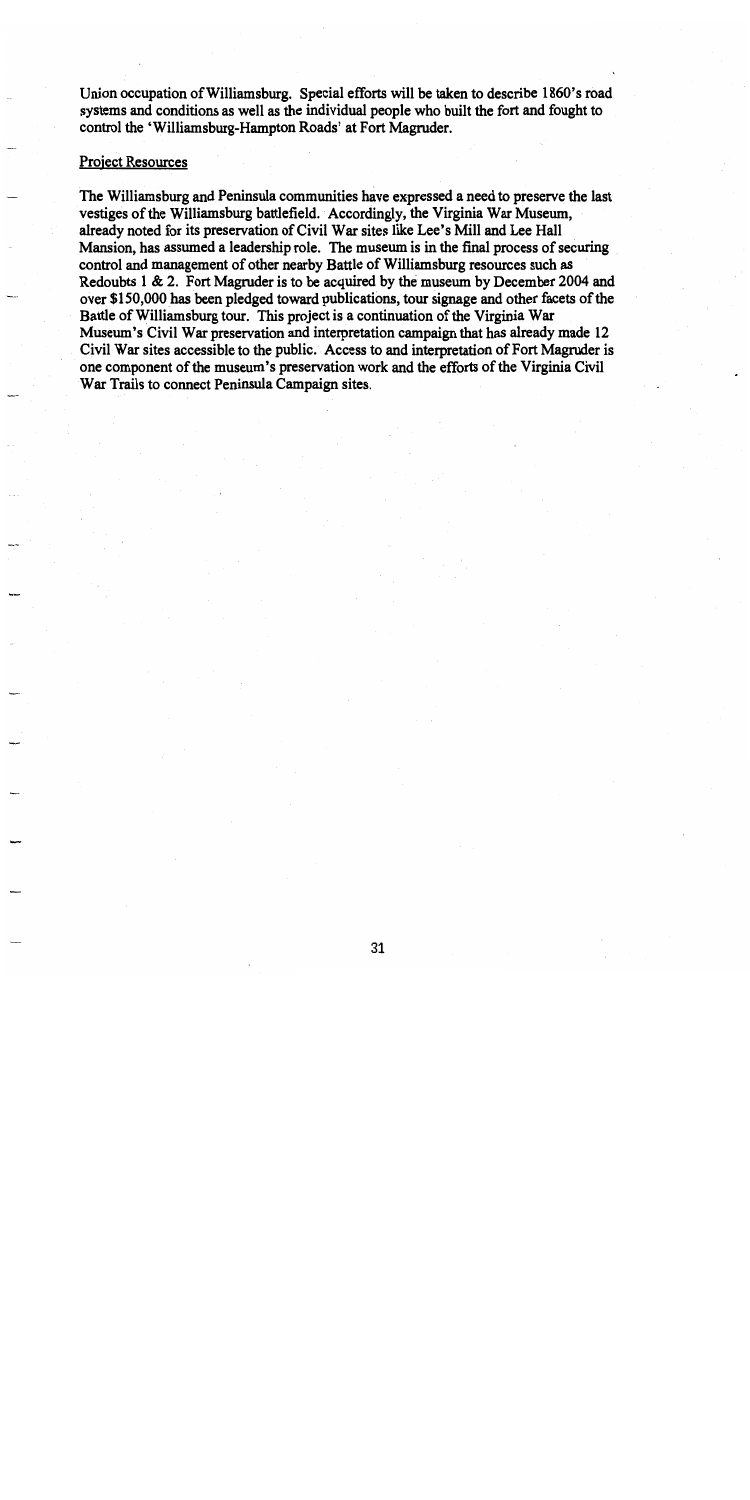# **AGENDA ITEM NO. \_ I-1\_\_\_ REZONING 5-04/MASTER PLAN 5-04. New Town Sections 3 and 6 Rezoning and Master Plan and MASTER PLAN-8-04. New Town Sections 2 and 4 Master Plan Amendment. Staff Report for the October 26, 2004, Board of Supervisors Public Hearing**

*This staff report is prepared by the James City County Planning Division to provide information to the Planning Commission and Board of Supervisors to assist them in making a recommendation on this application. It may be useful to members of the general public interested in this application.* 

| <b>PUBLIC HEARINGS</b>      | 7:00 p.m.; Building F Board Room; County Government Complex                                                                                                                                                                                                                                                                                                                                                                                                                                                                                                                                      |
|-----------------------------|--------------------------------------------------------------------------------------------------------------------------------------------------------------------------------------------------------------------------------------------------------------------------------------------------------------------------------------------------------------------------------------------------------------------------------------------------------------------------------------------------------------------------------------------------------------------------------------------------|
| Planning Commission:        | August 16, 2004 (Deferred)                                                                                                                                                                                                                                                                                                                                                                                                                                                                                                                                                                       |
|                             | September 13, 2004                                                                                                                                                                                                                                                                                                                                                                                                                                                                                                                                                                               |
| Board of Supervisors:       | October 12, 2004 (Deferred)<br>October 26, 2004                                                                                                                                                                                                                                                                                                                                                                                                                                                                                                                                                  |
|                             |                                                                                                                                                                                                                                                                                                                                                                                                                                                                                                                                                                                                  |
| <b>SUMMARY FACTS</b>        |                                                                                                                                                                                                                                                                                                                                                                                                                                                                                                                                                                                                  |
| Applicant:                  | Mr. Greg Davis and Mr. Tim Trant of Kaufman & Canoles                                                                                                                                                                                                                                                                                                                                                                                                                                                                                                                                            |
| Land Owner:                 | New Town Associates, LLC                                                                                                                                                                                                                                                                                                                                                                                                                                                                                                                                                                         |
| Proposal:                   | To amend the Design Guidelines and rezone approximately 69.2 acres to<br>Mixed Use (MU) with proffers, to construct a maximum of 470 dwelling<br>units with an overall density cap of 4.5 dwelling units per acre and construct<br>a maximum of 220,000 nonresidential square feet. The New Town Sections<br>2 and 4 Master Plan will be amended by transferring 150 dwelling units and<br>70,000 nonresidential square feet from Sections 2 and 4 to Sections 3 and 6.<br>There is no proposed change to the overall New Town permitted residential<br>units and nonresidential square footage. |
| Location:                   | Adjacent to Ironbound Road and located west of the intersection of<br>Ironbound Road and Monticello Avenue in the Berkeley District.                                                                                                                                                                                                                                                                                                                                                                                                                                                             |
| Tax Map/Parcel Nos.:        | $(38-4)$ $(1-50)$ , $(38-4)$ $(1-57)$ , $(38-4)$ $(24-6)$ , $(38-4)$ $(24-1)$                                                                                                                                                                                                                                                                                                                                                                                                                                                                                                                    |
| Parcel Size:                | 160.4 acres                                                                                                                                                                                                                                                                                                                                                                                                                                                                                                                                                                                      |
| Existing & Proposed Zoning: | Rural Residential (R-8), with proffers, and an approved Master Plan and<br>Mixed Use (MU), with proffers, to MU, with proffers.                                                                                                                                                                                                                                                                                                                                                                                                                                                                  |
| Comprehensive Plan:         | Mixed Use                                                                                                                                                                                                                                                                                                                                                                                                                                                                                                                                                                                        |
| Primary Service Area:       | Inside                                                                                                                                                                                                                                                                                                                                                                                                                                                                                                                                                                                           |

# **STAFF RECOMMENDATION**

Staff finds this proposal for New Town Sections 3 and 6 generally consistent with the adopted 1997 New Town Master Plan and Design Guidelines. The proposed development is compatible with surrounding zoning and development and consistent with the 2003 Comprehensive Plan recommendations. Staff also finds the proposed proffers sufficiently mitigate anticipated impacts.

\_\_\_\_\_\_\_\_\_\_\_\_\_\_\_\_\_\_\_\_\_\_\_\_\_\_\_\_\_\_\_\_\_\_\_\_\_\_\_\_\_\_\_\_\_\_\_\_\_\_\_\_\_\_\_\_\_\_\_\_\_\_\_\_\_\_\_\_\_\_\_\_\_\_\_\_\_\_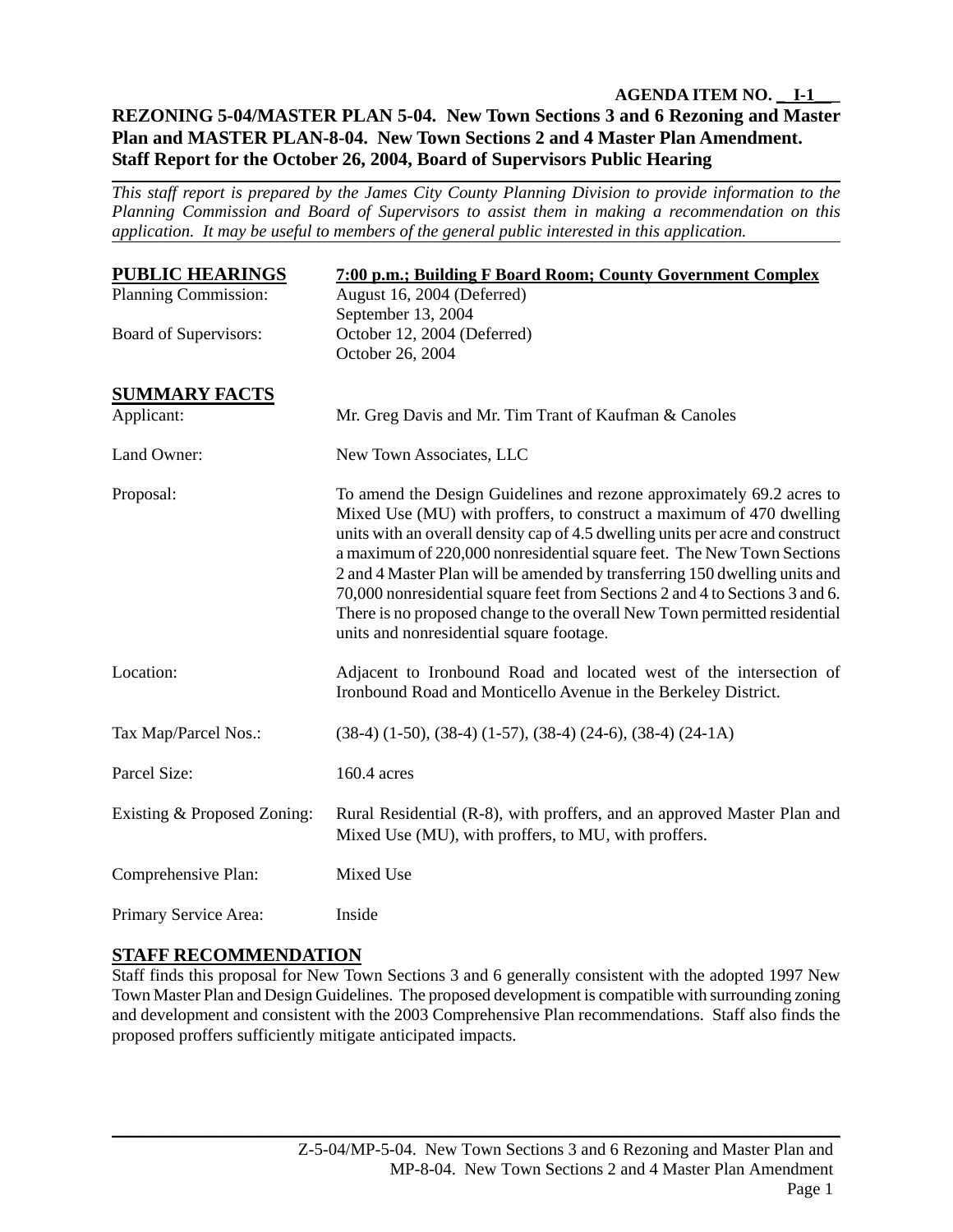The Board of Supervisors recommended deferral of this case at its October 12, 2004, meeting, for further review of the School proffers. An update will be provided at the October 26, 2004, Board of Supervisors meeting. Please refer to the October 12, 2004, staff report for a complete review of this case. To date, there have been no changes made to the October 12, 2004, staff report, staff's recommendation, or the submitted proffers. Staff recommends the Board of Supervisors approve this rezoning and master plan applications with the voluntary proffers.

 $\overline{\phantom{a}}$  , which is a set of the contract of the contract of the contract of the contract of the contract of the contract of the contract of the contract of the contract of the contract of the contract of the contract

Staff Contact: Karen Drake, Senior Planner Phone: 253-6685

Karen Drake

CONCUR:

O. Marvin Sowers, Jr.

\_\_\_\_\_\_\_\_\_\_\_\_\_\_\_\_\_\_\_\_\_\_\_\_\_\_\_\_\_\_\_\_\_

KD/gs newtown102604.doc

ATTACHMENTS:

1. Resolutions

\_\_\_\_\_\_\_\_\_\_\_\_\_\_\_\_\_\_\_\_\_\_\_\_\_\_\_\_\_\_\_\_\_\_\_\_\_\_\_\_\_\_\_\_\_\_\_\_\_\_\_\_\_\_\_\_\_\_\_\_\_\_\_\_\_\_\_\_\_\_\_\_\_\_\_\_\_\_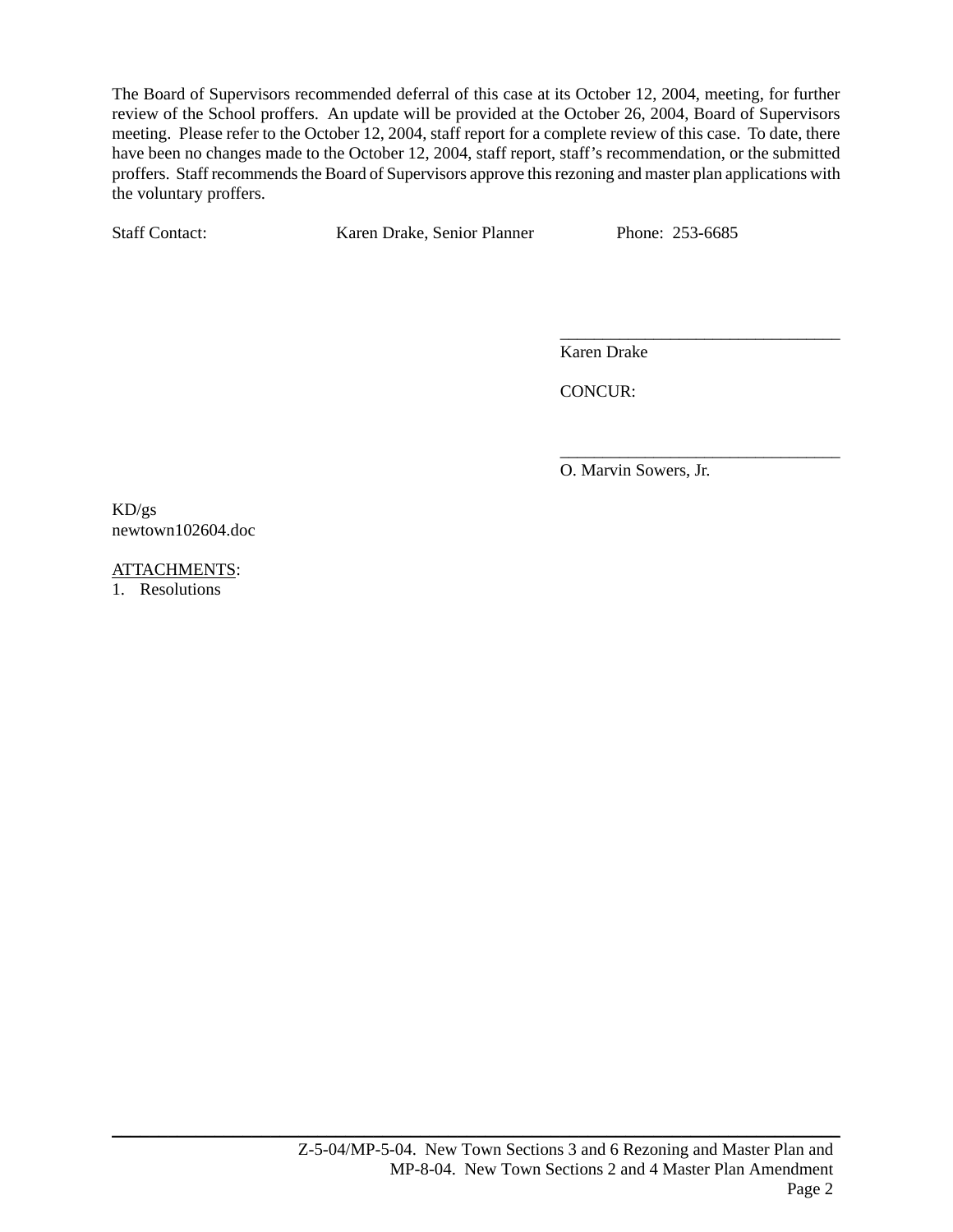# **R E S O L U T I O N**

## CASE NO. MP-8-04. NEW TOWN - SECTIONS 2 AND 4

- WHEREAS, in accordance with § 15.2-2204 of the Code of Virginia, and Section 24-15 of the James City County Zoning Ordinance, a Public Hearing was advertised, adjoining property owners were notified, and a hearing was scheduled on Case No. MP-8-04 for the rezoning of approximately 91 acres from MU, Mixed Use, with proffers, to MU, with proffers; and
- WHEREAS, on September 13, 2004, the Planning Commission recommended approval of this application by a vote of 5-2; and
- WHEREAS, the property to be rezoned is identified as a portion of Parcel Nos. (1-50), (24-6), and (24- 1A) on James City County Real Estate Tax Map No. (38-4), more particularly shown on the plan entitled "New Town Sections 2 and 4 Master Plan," prepared by AES Consulting Engineers, and dated June 1, 2004, with a revision date of September 1, 2004.
- NOW, THEREFORE, BE IT RESOLVED that the Board of Supervisors of James City County, Virginia, does hereby approve Case No. MP-08-04 and accepts the voluntary proffers.

Bruce C. Goodson Chairman, Board of Supervisors

\_\_\_\_\_\_\_\_\_\_\_\_\_\_\_\_\_\_\_\_\_\_\_\_\_\_\_\_\_\_\_\_\_\_\_\_

ATTEST:

Sanford B. Wanner Clerk to the Board

\_\_\_\_\_\_\_\_\_\_\_\_\_\_\_\_\_\_\_\_\_\_\_\_\_\_\_\_\_\_\_\_

Adopted by the Board of Supervisors of James City County, Virginia, this 26th day of October, 2004.

newtown102604.res